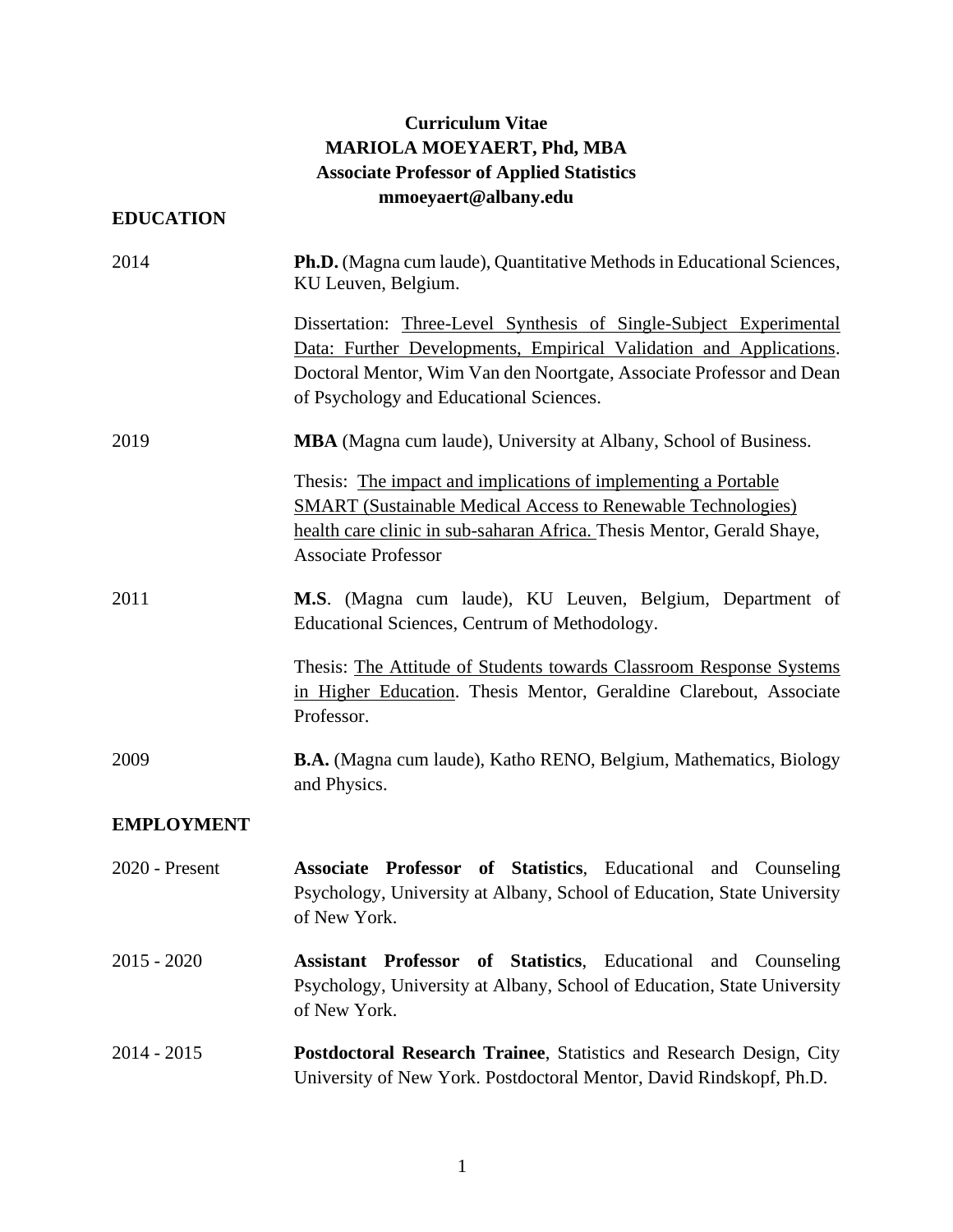# **AWARDS**

Anastasi Dissertation Award Division 5 of the American Psychological Association, 2016.

Early Career Award of the University at Albany, 2021. [https://www.albany.edu/news](https://www.albany.edu/news-center/news/2021-six-junior-faculty-are-recognized-auspicious-beginnings-careers)[center/news/2021-six-junior-faculty-are-recognized-auspicious-beginnings-careers](https://www.albany.edu/news-center/news/2021-six-junior-faculty-are-recognized-auspicious-beginnings-careers)

### **PUBLICATIONS**

\* indicates student co-author \*\* indicates methodological paper

# **Refereed** Articles<sup>1</sup> ( $N = 63$ )

- \*Akhmedjanova, D., & **Moeyaert, M.** (2022). *The effectiveness of writing interventions for second language learners: A single-case experimental design analysis.* Reading and Writing. Frontiers in Education (IF =  $1.85$ )
- Miočević, M., Moeyaert, M., Mayer, A., Montaya, A., (2022). Causal mediation analysis in single-case experimental designs. Evaluation & the Health Professions. Doi: 10.1177/01632787211073194
- \*Fingerhut, J., & **Moeyaert, M**. (2022). Training individuals to implement discrete trials with fidelity: A meta-analysis. *Focus on Autism and Other Developmental Disabilities* (IF = 3.042)
- Puccioni, J., Froiland, J.M., **Moeyaert, M.,** Desir, S. & Galimore, Z. (2021). Associations among African American parents' beliefs, involvement, and measures of school readiness. *Journal of Child and Family Studies*. (IF = 2.3)
- \*\*Joo, S., Ferron, J**., Moeyaert, M**., Beretvas, S., & Van den Noortgate, W. (2021). Comparison of within- and between-series effect estimates in the meta-analysis of multiple baseline studies. *Journal of Educational and Behavior Statistics.* (IF = 1.375)
- **Moeyaert, M**., & \*Yang, P. (2021). Three-level meta-analysis of single-case research including moderators: Conceptual introduction. *Invited paper for the journal Behaviormetrika*, *48*, 207-229. Doi: 10.1007/s41237-021-00141-z
- **\*\* Moeyaert, M.**, \*Yang, P.. & \*Xu, X. (2021). The power to explain variability in intervention effectiveness in single-case research using hierarchical linear modeling. Special Issue

<sup>&</sup>lt;sup>1</sup> One year impact factors (IF) at the year of publication are in parentheses. If the IF at year of publication is not available, then the five year IF is listed.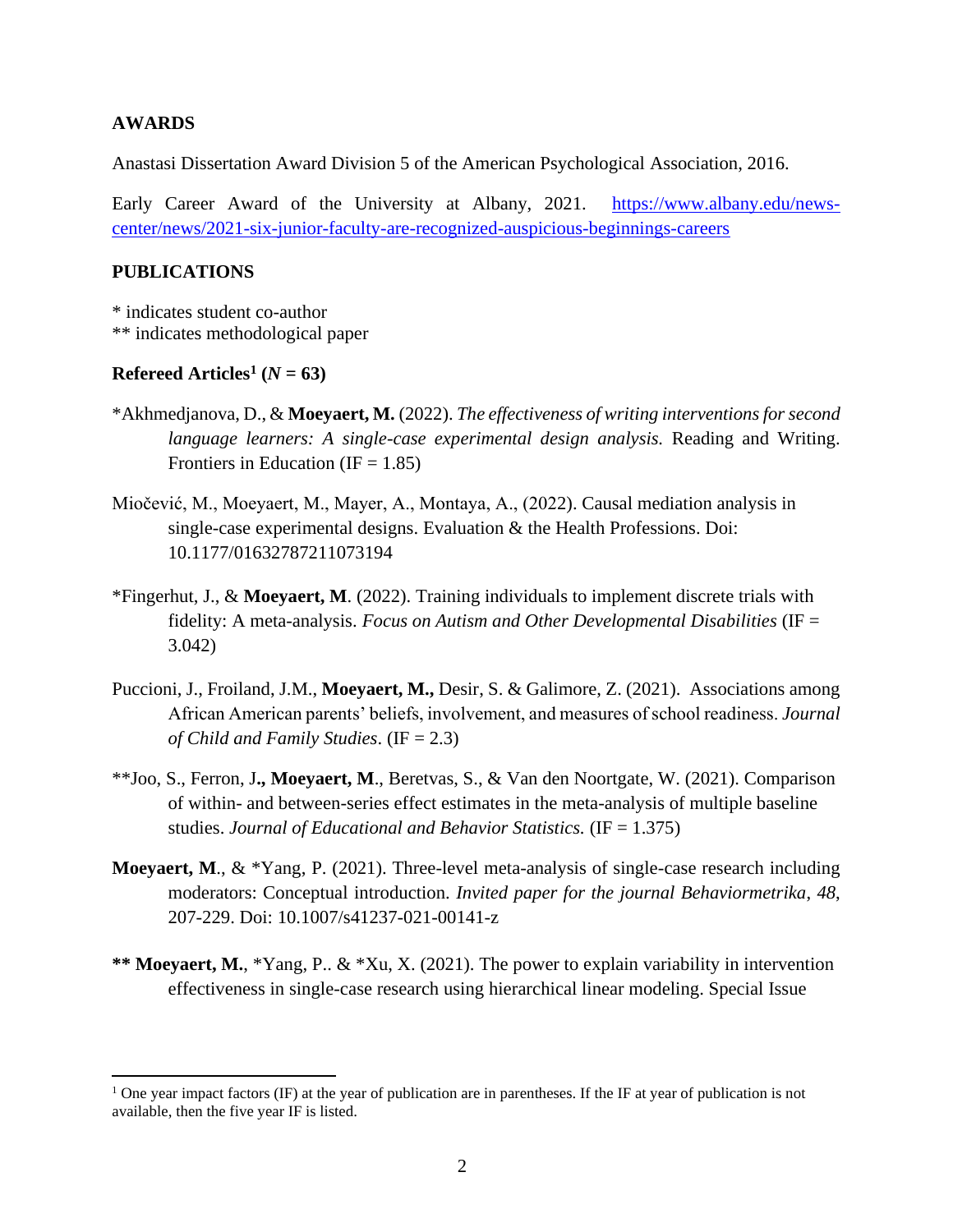*[Perspectives on Behavior Science.](https://www.springer.com/journal/40614/)* <https://doi.org/10.1007/s40614-021-00304-z> (IF = 2.235)

- **Moeyaert, M.,** \*Yang, P., \*Xu, X., & \*Kim, E. (2021). Characteristics of moderators in metaanalyses of single-case experimental design studies: A systematic review. *Behavior Modification*. <https://doi.org/10.1177/01454455211002111> (IF = 2.204)
- \*\*Jamshidi, L., \*Declercq, L., Fernández-Castilla, B., Ferron, J., **Moeyaert, M**., Beretvas, S.N., & Van den Noortgate, W. (2021). Bias adjustment in multilevel meta-analysis of standardized single-case experimental data. *Journal of Experimental Education*, 89, 334- 361. https://doi.org/10.1080/00220973.2019.1658568 (IF = 1.867)
- Manolov, R., **Moeyaert, M**., \*Fingerhut, J. (2021) A priori metric justification for the quantitative analysis of single-case experimental data. *Perspectives on Behavior Science.*  <https://doi.org/10.1007/s40614-021-00282-2>
- \*Fingerhut, J., \*Xinyun, X., & **Moeyaert, M.**, (2021). Selecting the Proper Tau-U measure for single-case experimental designs: Development and application of a decision flowchart. *Evidence-Based Communication and Intervention, 15*(3), 99-114. <https://doi.org/10.1080/17489539.2021.1937851> (IF = 0.83)
- \*\* \*Fingerhut, J., \*Xinyun, X., & **Moeyaert, M.**, (2021). Impact of within-case variability on Tau-U and regression-based effect size measures for single-case experimental data: A Monte Carlo simulation study. *Evidence-Based Communication and Intervention, 15*(3), 115-141*.* <https://doi.org/10.1080/17489539.2021.1933727> (IF = 0.83)
- \*Jamshidi, L., **Moeyaert, M**., Ferron, J. Beretvas, S. N., & Van den Noortgate, W. (2021). A systematic review of single-case experimental design meta-analyses: Characteristics of study designs, data, and analyses. *Evidence-Based Communication and Intervention.* (IF  $= 0.83$
- Epstein, L. H., Bickel, W. K., Czajkowski, S., Paluch, R. A., Davidson, K. W., & **Moeyaert, M.** (2020). Single case designs for early phase translational research in health psychology. *Health Psychology.* (IF = 3.056)
- **\*\*Moeyaert, M.,** \*Bursali, S, & Ferron, J. (2021). SCD-MVA: A mobile application for conducting single-case experimental design research during the pandemic. Special issue "COVID-19 and Human Behavior with Emerging Technologies**".** *Human Behavior and Emerging Technologies, 3(1),* 75-96*.* doi: 10.1002/hbe2.223
- \*\*Declercq, L., Jamshidi, L., Fernández-Castilla, B., **Moeyaert, M**., Beretvas, S., Ferron, J., & Van den Noortgate, W. (2020). Multilevel meta-analysis of individual participant data of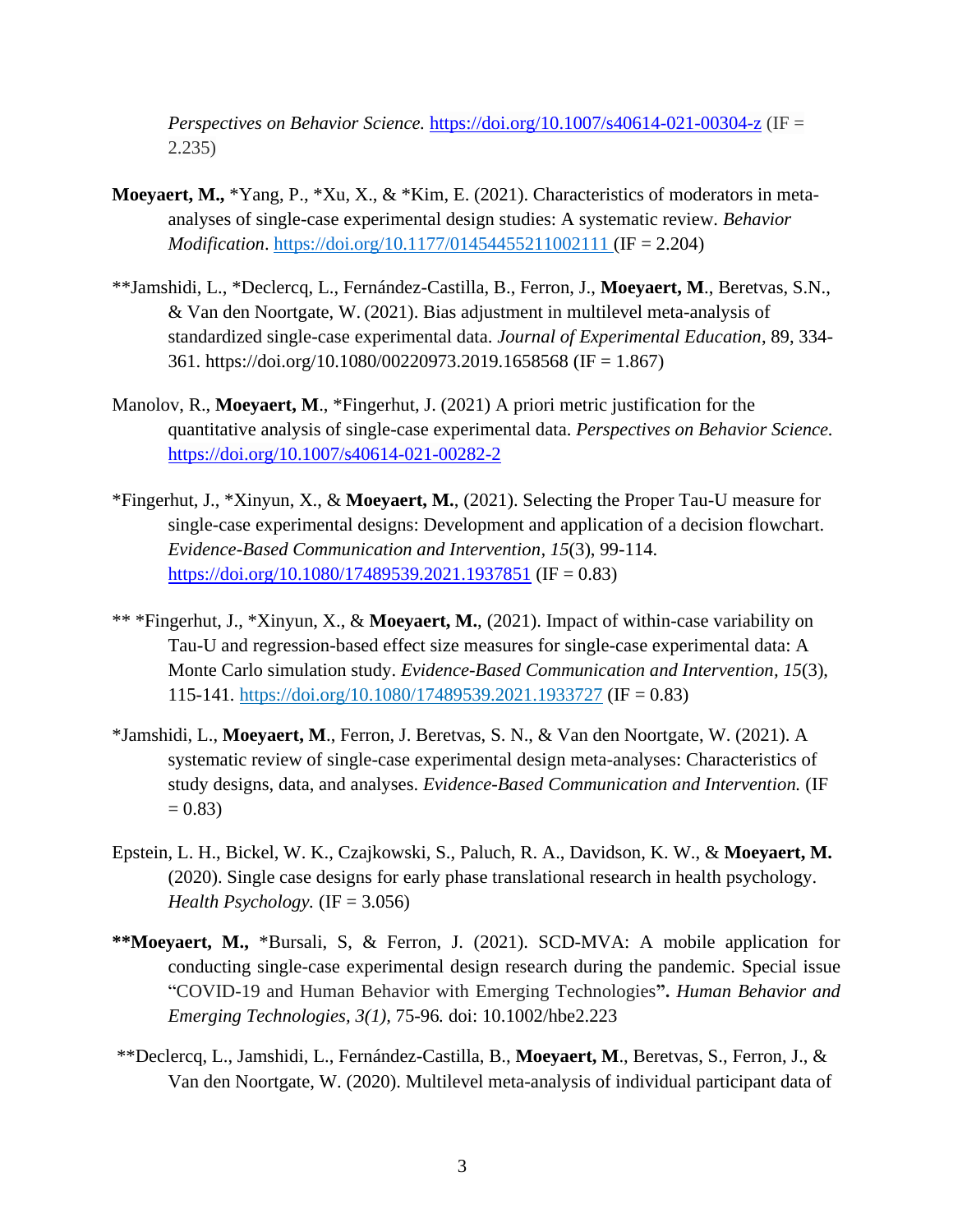single-case experimental designs: one-stage versus two-stage methods *Multivariate Behavioral Research*.<https://doi.org/10.1080/00273171.2020.1822148> (IF = 2.750)

- Asaro-Saddler, K., **Moeyaert, M**., \*Xinyun, X., & \*Zhao, A. (2020). Multilevel meta-analysis of the effectiveness of self-regulated strategy development to increase the number of correct words read and the quality of written words for children with Autism. *Exceptionality*. Doi: 10.1080/09362835.2020.1850457 (IF = 1.364)
- \*\*Jamshidi, L., \*Declercq, L., Fernández-Castilla, B., Ferron, J., **Moeyaert, M.,** Beretvas, S.N., & Van den Noortgate, W. (2020). Multilevel meta-analysis of multiple regression coefficients from single-case experimental studies. *Behavior Research Methods*. https://doi.org/10.3758/s13428-020-01380-w (IF = 4.063) ERIC ID: 3d6fefd60f464e01b9aec340750ac780 IES funding acknowledged
- **Moeyaert, M**., \*Akhmedjanova, D., Ferron, J., Beretvas, S., & Van Den Noortgate, W. (2020). Effect size estimation for combined single-case experimental designs. *Evidence-based Communication Assessment and Intervention.* 10.1080/17489539.2020.1747146 (IF = 0.83) ERIC ID:97444367fd43455ca7f705eabb59468d IES funding acknowledged
- \*\*Miočević, M., Klaassen, F., Geuke, G., **Moeyaert, M.,** & Maric, M. (2020). Using Bayesian methods to test mediators of intervention outcomes in single case experimental designs. *Evidence-based Communication Assessment and Intervention, 14(1-2), 52-68.*  https://doi.org/10.1080/17489539.2020.1732029 (IF = 0.83) ERIC ID: 965689ccf37b46f984885de87c7e1a8d IES funding acknowledged
- Puccioni, J., Froiland, J. M., **Moeyaert, M.** (2020). Preschool teachers' transition practices and parents' perceptions as predictors of involvement and children's school readiness. *Children and Youth Services Review.* (IF = 1.684)
- **Moeyaert, M.**, Manolov, R., & \*Rodabaugh, E. (2020). Meta-analysis of single-case research via multilevel models: Fundamental concepts and methodological considerations. *Behavior Modification,* 44(2), 265-295. [https://doi.org/10.1177/0145445518806867](https://doi.org/10.1177%2F0145445518806867) (IF = 1.455)
- \*\*Declercq, L., Jamshidi, L., Fernández-Castilla, B., Beretvas, S., **Moeyaert, M**., Ferron, J., & Van den Noortgate, W. (2019). Analysis of single-case experimental count data using the linear mixed effects model: A simulation study. *Behavior Research Methods*, 51(6), 2477-2497*.* https://doi.org/10.3758/s13428-018-1091-y (IF = 3.623)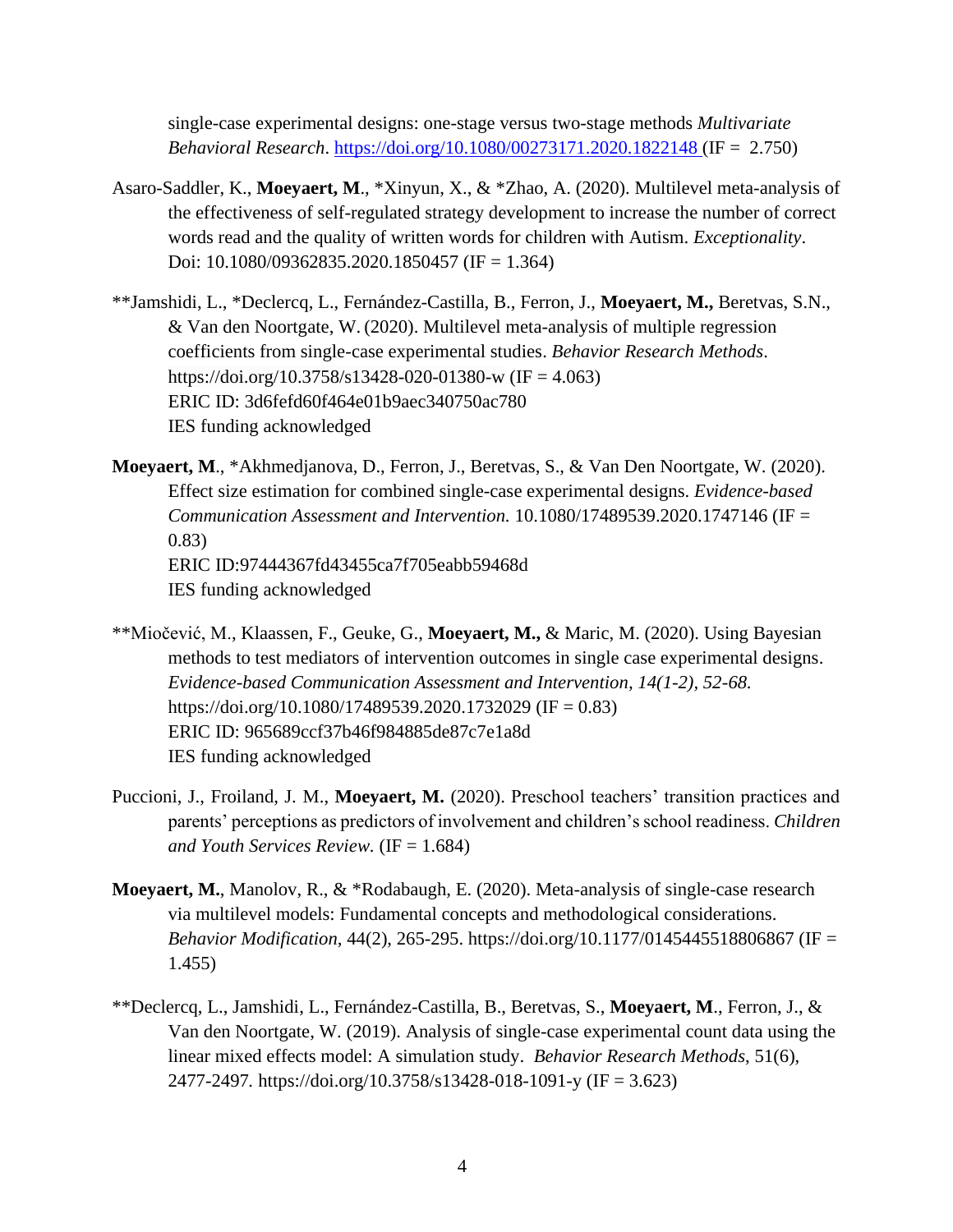- Declercq, L., Cools, W., Beretvas, S. N., **Moeyaert, M**., Ferron, J. M., & Van den Noortgate, W. (2020). MultiSCED: A tool for (meta-)analyzing single-case experimental data. *Behavior Research Methods*, 52, 177-192. doi.org/10.3758/s13428-019-01216-2 (IF = 3.623)
- Babik, I., Cunha, A., **Moeyaert, M**., Hall, M., & Lobo, M. (2019). Feasibility and effectiveness of intervention with the Playskin LiftTM exoskeletal garment for infants at risk. J*ournal of Physical Therapy*, *99*(6), 666-676. (IF = 2.764)
- Grünke, M., Saddler, B., Asaro-Saddler, K., & **Moeyaert, M**. (2019). The effects of a peertutoring intervention on the text productivity and completeness of narratives written by eighth graders with learning disabilities. *International Journal for Research in Learning Disabilities, 4*(1), 1-35. <https://doi.org/10.28987/ijrld.4.1>
- Harpøth, T. S. D., Kongerslev, M. T**., Moeyaert, M.,** Bo, S., Bateman, A. W., & Simonsen, E. (2019). Evaluating "mentalizing positive affect" as an intervention for enhancing positive affectivity in borderline personality disorder using a single-case multiple-baseline design. *Psychotherapy*. https://doi.org/10.1037/pst0000251 (IF = 2.573)
- Saddler, B., Asaro-Saddler, K, **Moeyaert, M.**, & Slichko, J. (2019). Teaching summary writing to students with learning disabilities via strategy instruction. Reading & Writing Quarterly, 35, 572-586. [doi.org/10.1080/10573569.2019.1600085](https://doi.org/10.1080/10573569.2019.1600085) (IF = 1.333)
- **Moeyaert, M.,** Klingbeil, D., \*Rodabaugh, E. & \*Turan, M. (2021). Three-level meta-analysis of single-case data regarding the effects of peer tutoring on academic and socialbehavioral outcomes for at-risk students and students with disabilities. *Remedial and Special Education, 42*(2), 94-106*.* <https://doi.org/10.1177/0741932519855079> (IF = 2.817)
- **Moeyaert, M.** (2019). Quantitative synthesis of research evidence: Multilevel meta-analysis. *Behavior Disorders*, *44,* 241-256*.* [https://doi.org/10.1177/0198742918806926](https://doi.org/10.1177%2F0198742918806926) (IF = 1.161)
- Behrman, A., Ferguson, S. H., Akhund, A., & **Moeyeart, M**. (2019). The effect of clear speech on temporal metrics of rhythm in Spanish-accented speakers of English. *Language and Speech*, *62*(1), 5–29. https://doi.org/10.1177/0023830917737109 (IF =1.235)
- \*\*Joo, S., Ferron, J**., Moeyaert, M**., Beretvas, S. N., & Van den Noortgate, W. (2018). The impact of response-guided baseline phase extensions on treatment effect estimates. *Research in Developmental Disabilities, 79,* 77-87*.* doi:10.1016/j.ridd.2017.12.018 (IF = 1.630)
- Baker, E. R., Jensen, C.J., **Moeyaert, M**., & \*Bordoff, S. (2018). Socioeconomic status and early childhood aggression: Moderation by theory of mind for relational, but not physical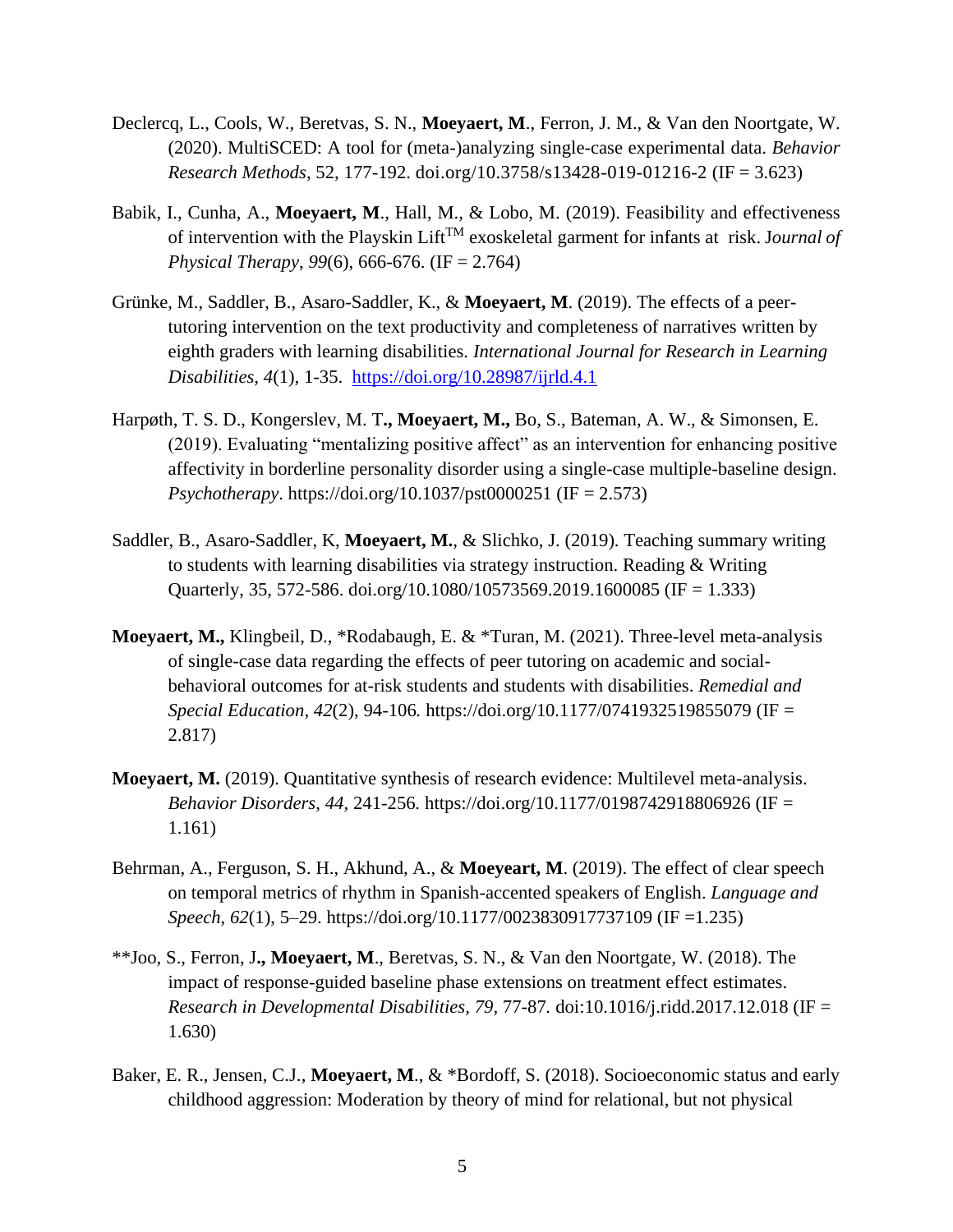aggression. *Early Child Development and Care*, *190*(8), 1187-1201. https://doi.org/10.1080/03004430.2018.1524379 (IF = 0.824)

- \*Stone, M., Friedlander, M.L., **Moeyaert, M.** (2018). Illustrating novel techniques for analyzing single-case experiments: Effects of pre-session mindfulness practice. *Journal of Counseling Psychology, 65,* 690-702 *.* (IF = 4.049)
- \*\*Jamshidi, L., Heyvaert, M, Declercq, L., Fernández-Castilla, B., Ferron, J., **Moeyaert, M**., Beretvas, S. N., & Van den Noortgate, W. (2018). Methodological quality of metaanalyses of single-subject experimental studies. Invited for special issue in *Research in Developmental Disabilities,79,* 97-115*.* doi:10.1016/j.ridd.2017.12.016 (IF = 1.630)
- Asaro-Saddler, K., Saddler, B., **Moeyaert, M**., \*Akhmedjanova, D., \*Bogin, D., & \*McLaughlin, T. (2018). Variability on the spectrum: A self-monitoring single-case design study for students with autism spectrum disorders and attentional deficits. *Journal of Mental Disorders and Treatment*, *4*(2), 1–7. doi: 10.4172/2471-271X.1000159 (IF = 0.137)
- \*\*Jamshidi, L., Declercq, L., Ferron, J., **Moeyaert, M.**, Beretvas, S.N., & Van den Noortgate W. (2018). Improving the methodological quality of single-case experimental design metaanalysis. *Journal of Mental Health and Clinical Psychology*, *2*(4), 1-9. (IF = 0.137)
- **<sup>2</sup>\*\*Moeyaert, M**., Brosnan, J., Brooks, K., Healy, O., Heyvaert, M., Onghena, P., & Van den Noortgate, W. (2018). Multilevel analysis of multiple-baseline data evaluating precision teaching as an intervention for improving fluency in foundational reading skills for at risk readers. *Exceptionality*, *26*(3), 137-161. [doi:10.1080/09362835.2016.1238378](http://dx.doi.org/10.1080/09362835.2016.1238378) (IF = 0.969)
- Conner, P.S., Goral, M., Anema, I., Borodkin, K., Haendler, Y., Knoph, M., Mustelier, C., Paluska, E., Melnikova, Y., & **Moeyaert, M.** (2018). The role of language proficiency and linguistic distance in cross-linguistic treatment effects in aphasia. *Clinical Linguistics & Phonetics*, *32*(8), 739-757. doi:10.1080/02699206.2018.1435723 (IF = 1.191)
- \*\*Joo, S., Ferron, J**., Moeyaert, M**., Beretvas, S., & Van den Noortgate, W. (2017). Approaches for specifying the level-1 error structure when synthesizing single-case data, 87(1), 55-74. *Journal of Experimental Education*. [doi:10.1080/00220973.2017.1409181](https://doi.org/10.1080/00220973.2017.1409181) (IF = 1.867)
- Lobo, M., **Moeyaert,** M., Babik, I., & Cunha, A. (2017). Single-case experimental design, analysis, and quality assessment for intervention research. *Journal of Neurologic Physical Therapy*, *14*, 187-197. doi: 10.1097/NPT.0000000000000187 (IF = 2.524)

<sup>2</sup> Brosnan and Moeyaert are jointly first authors.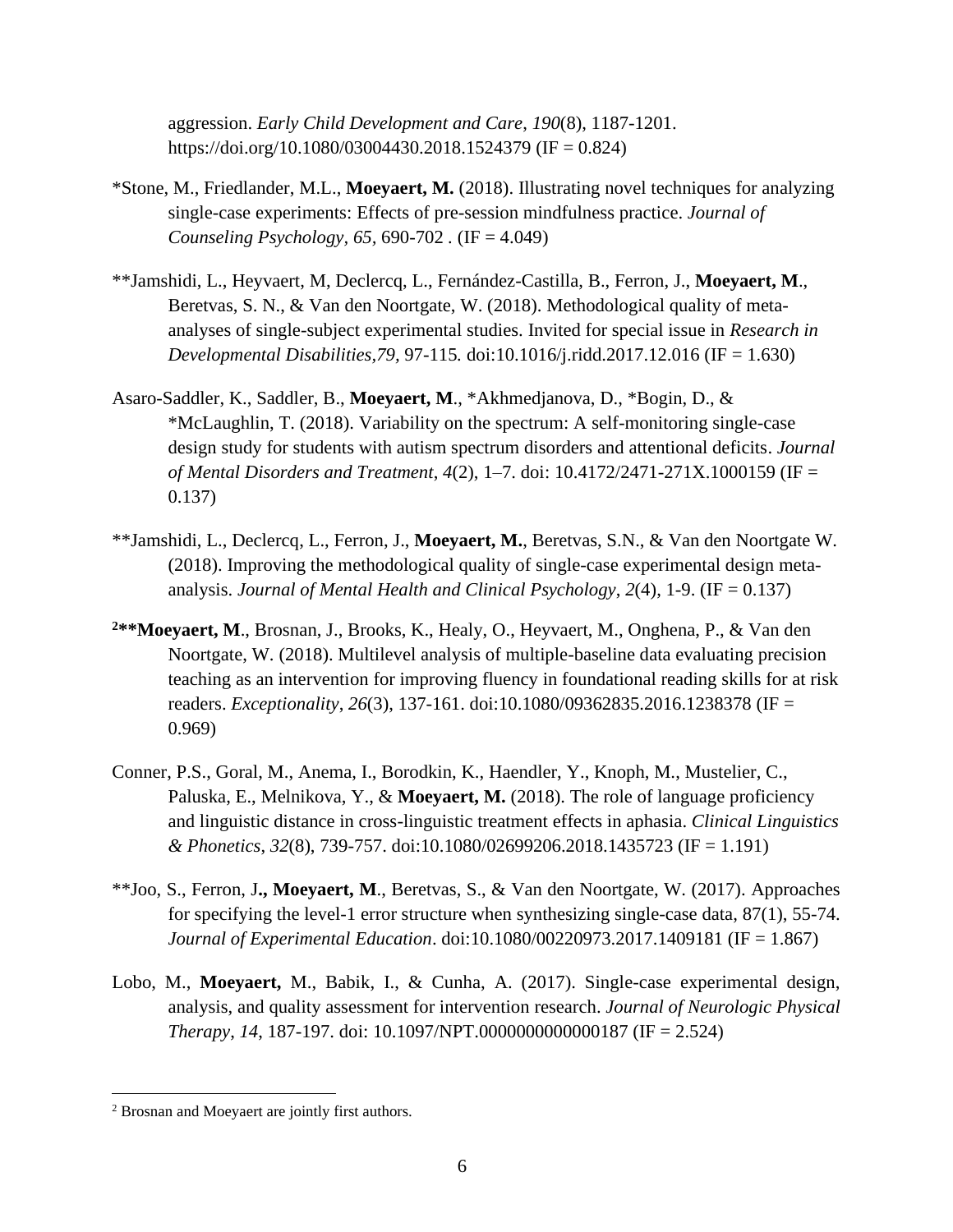- **\*\*Moeyaert, M.**, Rindskopf, D., Onghena, P., & Van den Noortgate, W. (2017). Multilevel modeling of single-case data: A comparison of Maximum Likelihood and Bayesian estimation*. Psychological Methods, 22*(4), 760-778. doi:10.1037/met0000136 (IF = 6.485)
- Onghena, P., Michiels, B., Jamshidi, L., **Moeyaert, M**., & Van den Noortgate, W. (2017). One by one: Accumulating evidence by using meta-analytical procedures for single-case experiments. *Brain Impairment, 19*(1), 33-58*.* doi:10.1017/BrImp.2017.25 (IF = 0.977)
- Asaro-Saddler, K., Saddler, B, **Moeyaert, M**., & Ellis-Robinson, T. (2017). Effects of a summarizing strategy on written summaries of children with emotional and behavioral disorders. *Remedial and Special Education*, *38*(2), 87-97. doi:10.1177/0741932516669051 (IF = 1.648)
- \*\*Heyvaert, M., **Moeyaert, M**., Verkempynck, P., Van Den Noortgate, W., Vervloet, M., Ugille. M., & Onghena, P. (2017). Testing the intervention effect in single-case experiments: A Monte Carlo simulation study. *Journal of Experimental Education*, *85*(2), 175-196. doi[:10.1080/00220973.2015.1123667](https://doi.org/10.1080/00220973.2015.1123667) (IF = 1.867)
- Klingbeil, D., **Moeyaert, M**., Archerm, C., Chimnoza, T. M., & Zwolski, S. A. (2017). Efficacy of peer-mediated incremental rehearsal for English Language Learners. *School Psychology Review, 46*(1)*,* 122-140*.* doi[:10.17105/SPR46-1.122-140](https://doi.org/10.17105/SPR46-1.122-140) (IF = 1.064)
- Manolov, R., & **Moeyaert, M.** (2017). Recommendations for choosing single-case data analytical techniques. *Behavior Therapy*, *48*(1), 97-114. doi:10.1016/j.beth.2016.04.008  $(IF = 3.228)$
- Manolov, R., & **Moeyaert, M.** (2017). How can single-case data be analyzed? Software resources, tutorial, and reflections on analysis. *Behavior Modification, 41*(1)*,* 179-228. doi:10.1177/0145445516664307 (IF = 2.024)
- **\*\*Moeyaert,** M., Ugille, M., Beretvas, S., Ferron, J., & Van Den Noortgate, W. (2017). Methods for dealing with multiple outcomes in meta-analysis: A comparison between averaging effect sizes, robust variance estimation and multilevel meta-analysis. *International Journal of Social Research Methodology, 20*(6), 559-572. doi.10.1080/13645579.2016.1252189 (IF *=* 2.110)
- **\*\*Moeyaert, M**., Maggin, D.M., & Verkuilen, J. (2016). Reliability, validity, and usability of data extraction programs for single-case research designs. *Behavior Modification, 40*(6)*,*  874-900*.* doi:10.1177/0145445516645763 (IF = 1.455)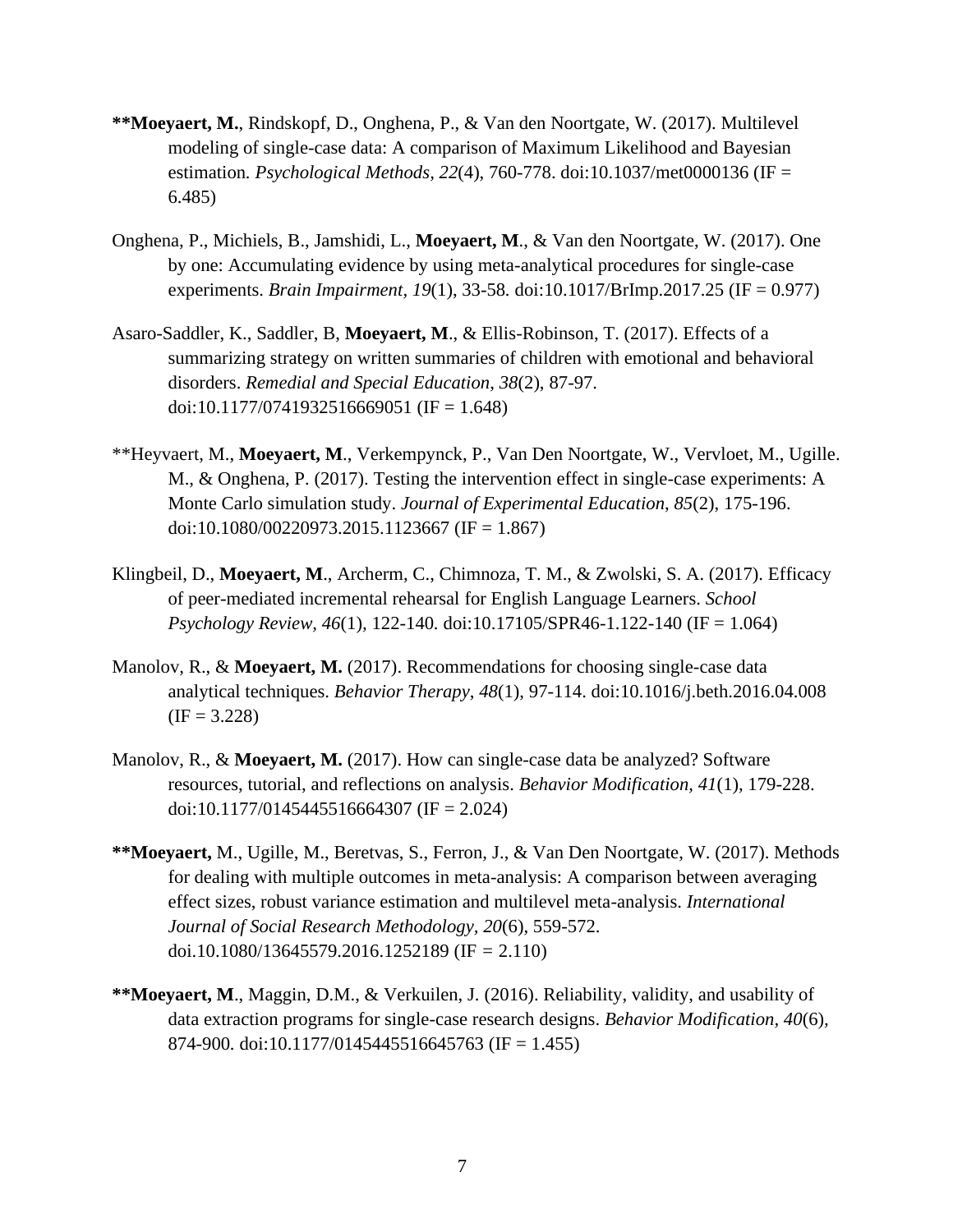- **\*\*Moeyaert, M.**, Ugille, M., Ferron, J., Beretvas, S., & Van Den Noortgate, W. (2016). The misspecification of the covariance structures in multilevel models for single-case data: A Monte Carlo simulation study. *Journal of Experimental Education*, *84*(3), 473-509. doi**:**10.1080/00220973.2015.1065216 (IF = 1.588)
- **\*\*Moeyaert, M**., Wauters, K., Desmet, P., & Van Den Noortgate, W. (2016). When easy becomes boring and difficult becomes frustrating: Disentangling the effects of item difficulty level and person proficiency on learning and motivation. *Systems*, *4*(1), 1-18. doi[:10.3390/systems4010014](http://dx.doi.org/10.3390/systems4010014) (IF = 1.400)
- Vandercruysse, S., ter Vrugte, J., de Jong, T., Wouters, P., van Oostendorp, H., **Moeyaert, M.**, & Elen, J. (2016). The effectiveness of a math game: The impact of integrating conceptual clarifications as support. *Computers in Human Behavior*, *64*, 21-33. doi[:10.1016/j.chb.2016.06.004](https://doi.org/10.1016/j.chb.2016.06.004) (IF = 3.435)
- **\*\*Moeyaert, M**., Ugille, M., Ferron, J., Onghena, P., Heyvaert, M, & Van den Noortgate, W. (2015). Estimating intervention effects across different types of single-subject experimental designs: Empirical illustration. *School Psychology Quarterly*, *25*(1), 191- 211. doi:10.1037/spq0000068 (IF = 1.68)
- Baek, E., **Moeyaert, M**., Petit-Bois, M., Van den Noortgate, W., Beretvas, S., & Ferron, J. (2014). The use of multilevel analysis for integrating single-case experimental design results within a study and across studies. *Neuropsychological Rehabilitation, 24*(3/4)*,*  590-606*.* doi*:*10.1080/09602011.2013.835740 (IF = 1.11)
- \*\*Ferron, J. M., **Moeyaert, M.,**Van den Noortgate, W., Beretvas, S. N. (2014). Estimating causal effects from multiple-baseline studies: Implications for design and analysis. *Psychological Methods*, *19*(4), 493-510 (IF = 4.667)
- **Moeyaert, M.,** Ferron, J., Beretvas, S., & Van den Noortgate, W. (2014)*.* From a single-level analysis to a multilevel analysis of single-subject experimental data*. Journal of School Psychology, 52*(2), 191-211. doi[:10.1016/j.jsp.2013.11.003](http://dx.doi.org/10.1016/j.jsp.2013.11.003) (IF = 2.262)
- **Moeyaert, M,** Ugille, M., Ferron, J., Beretvas, S., & Van den Noortgate, W. (2014). The influence of the design matrix on treatment effect estimates in the quantitative analyses of single-case experimental design research*. Behavior Modification*, *38*(5), 665-704. doi:10.1177/0145445514535243 (IF = 1.605)
- \*\*Ugille, M., **Moeyaert, M**., Beretvas, S., Ferron, J., & Van Den Noortgate, W. (2014). Bias corrections for standardized effect size estimates used with single-subject experimental designs. *Journal of Experimental Education, 82*(3)*,* 358-374. doi:10.1080/00220973.2013.813366 (IF = 1.087)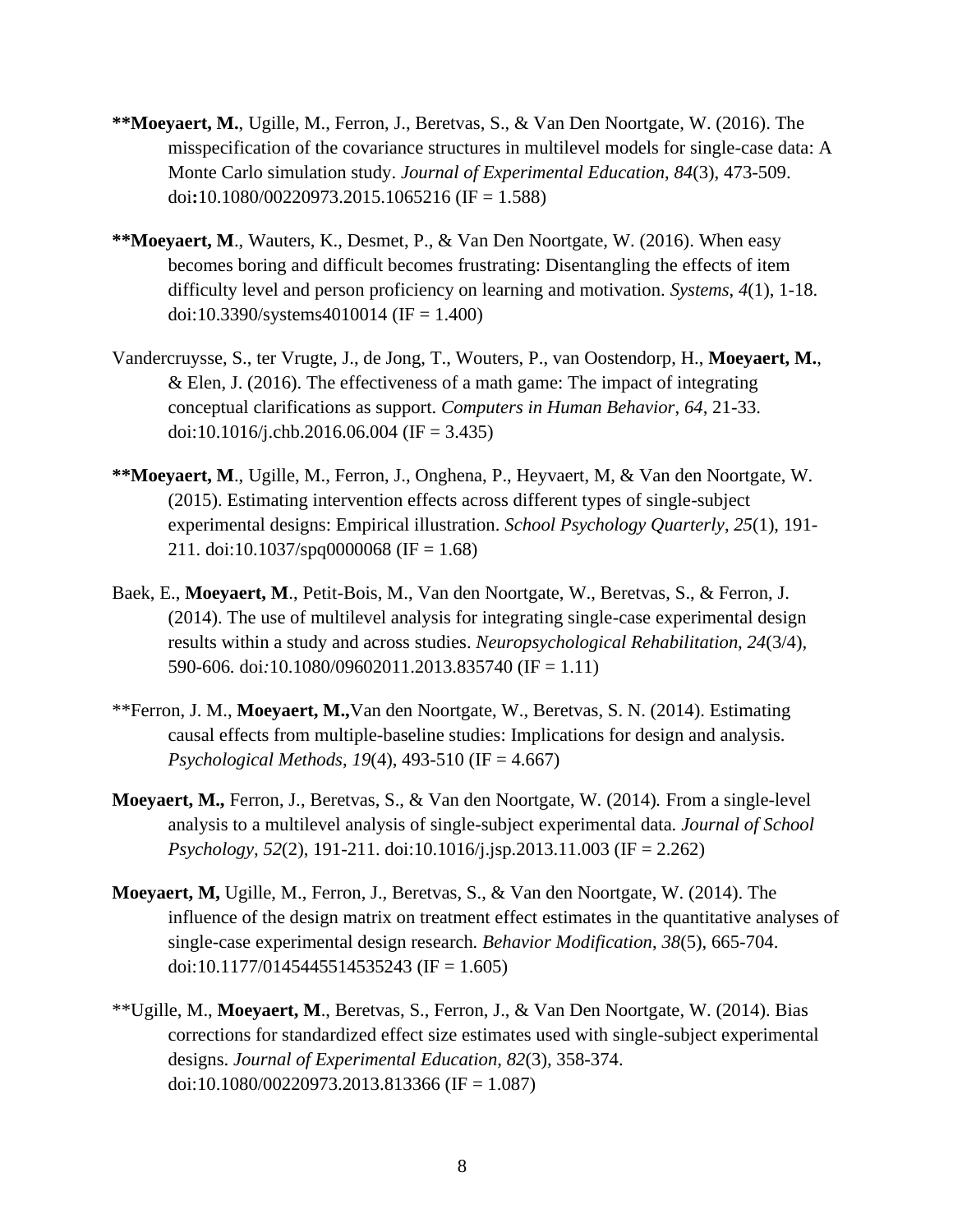- **\*\*Moeyaert, M.**, Ugille, M., Ferron, J., Beretvas, S., & Van den Noortgate, W. (2013). Threelevel analysis of single-case experimental data: Empirical validation. *Journal of Experimental Education, 82*(1)*,* 1-21. doi:10.1080/00220973.2012.745470 (IF = 0.720)
- **\*\*Moeyaert, M**., Ugille, M., Ferron, J., Beretvas, S., & Van den Noortgate, W. (2013). The three-level synthesis of standardized single-subject experimental data: A Monte Carlo simulation study. *Multivariate Behavioral Research, 48*(5), 719-748. doi:10.1080/00273171.2013.816621 (IF = 2.971)
- **\*\*Moeyaert, M.**, Ugille, M., Ferron, J., Beretvas, S., & Van Den Noortgate, W. (2013). Modeling external events in the three-level analysis of multiple-baseline acrossparticipants designs: A simulation study. *Behavior Research Methods, 45*(2), 547-559. doi:10.3758/s13428-012-0274-1 (IF = 3.37)
- \*\*Ugille, M., **Moeyaert, M.**, Beretvas, S., Ferron, J., & Van Den Noortgate, W. (2012). Multilevel meta-analysis of single-subject experimental designs: A simulation study. *Behavior Research Methods, 44*(4), 1244-1254. doi:10.3758/s13428-012-0213-1 (IF = 2.68)

#### **Manuscripts under Review in Peer Reviewed Journals**  $(N = 7)$

- \*\*Declercq, L., **Moeyaert, M.**, Beretvas, S., Ferron, J., & Van den Noortgate (revise and resubmit). Weighting strategies for multilevel meta-analysis of single-case experimental design data with multiple outcomes. *Multivariate Behavioral Research*.
- Ferron, J., Zhiyao, Y., Cheng, K., **Moeyaert, M**., Beretvas, S.N., & Van den Noortgate, W. (revise and resubmit). Synthesizing single-case experimental designs: Modeling complex data structures. *Behavior Research Methods*.
- Verkuilen, J., & **Moeyaert, M.** (revise and resubmit). Causal heterogeneity, moderation, and mediation in single-case experimental designs: A conceptual overview. *Evaluation and the Health Professions*.
- **Moeyaert, M.**, & Fingerhut, J. (under review). Quantitative synthesis of N-of-1 studies using meta-analysis: Overview methods and application. *Harvard Data Science Review*.
- \*Fingerhut, J., & **Moeyaert, M.** (under review). Selecting quantitative analysis techniques in single-case research: Introduction of a user-friendly point-and-click Excel tool. *Journal of School Psychology.*
- Virues Ortega, J., Pérez-Bustamante Pereira, A., Martin, N., **Moeyaert, M.,** Krause, P.A., Tarifa-Rodriguez, A., Trujillo, C., Sivaraman, M. (under review). *Reducing Face-Touching through Motion Sensing and Vibrotactile Cueing during the COVID-19 Pandemic:*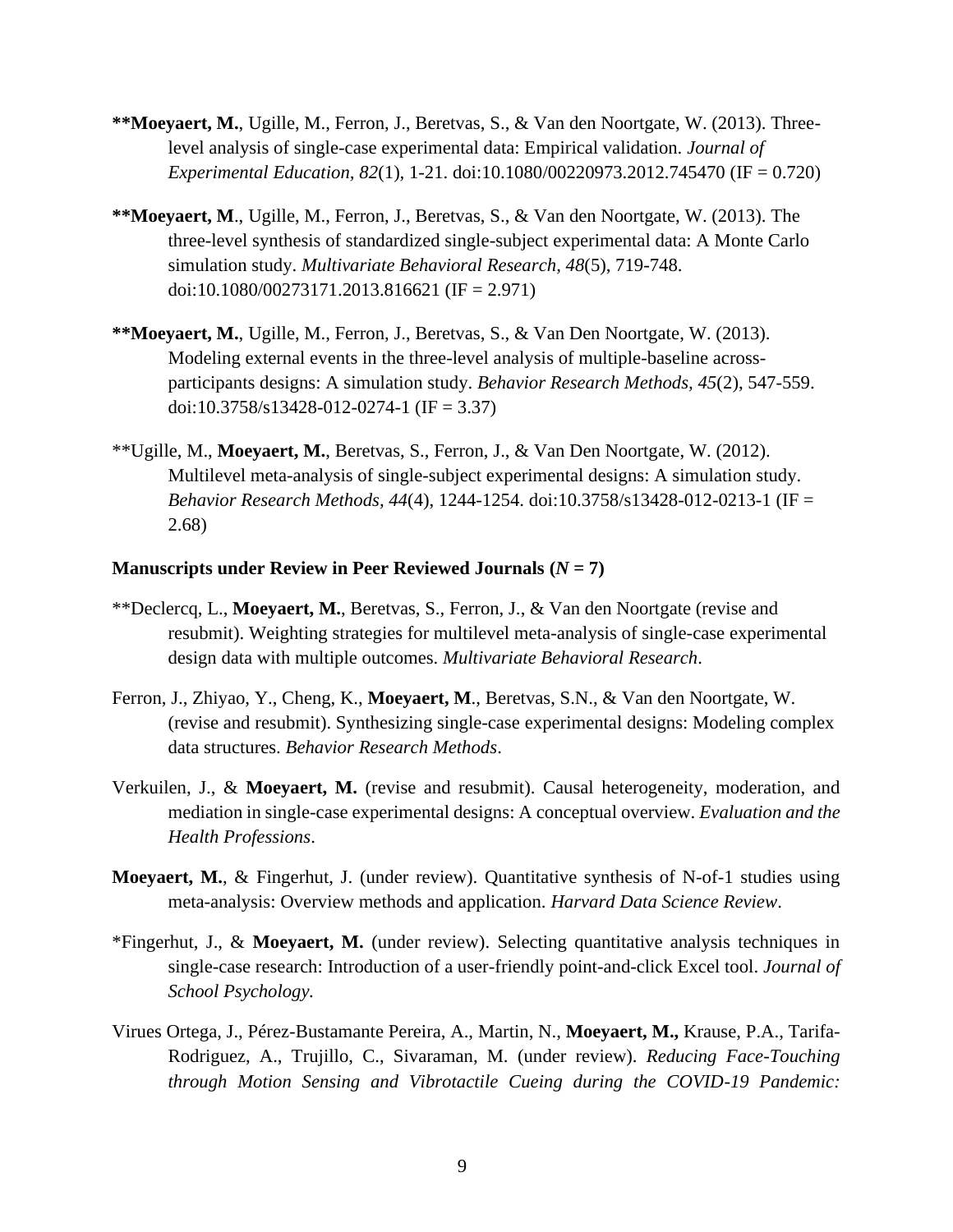*Treatment Effects and Disruptor Descriptive Analysis.* International Journal of Human - Computer Studies

\*Fingerhut, J., **Moeyaert, M.,** Xu, Xinyun, & Manolov, R. (under review*). Literature review of justifications provided for single-case quantification techniques.* Behavior Therapy.

### **Invited Newsletter Article**  $(N = 1)$

**Moeyaert, M.** (2017). Three-level synthesis of single-subject experimental data: Further extensions, empirical validation and applications. *APA, The Score*.

### **Book Chapter**  $(N = 2)$

- **Moeyaert, M.,** Zimmerman, K, & Ledford, J. (2018). Analysis and meta-analysis of single-case experimental data. In J. Ledford & D. Gast (Eds.), *Single-case methodology: Applications in Special Education and Behavioral Sciences*. New York: Routledge.
- Virues-Ortega, J., **Moeyaert, M.,** Sivaraman, M, & Fernández Castilla, B. (2021). *Quantifying outcomes in applied behavior analysis*. In Handbook of Applied Behavior Analysis: Integrating Research into Practice. New York: Springer.

### **Work in Progress**  $(N = 8)$

- \*Dehghan-Chaleshtori, M., **Moeyaert, M**., & Swan, D. (in preparation). What Works Clearinghouse Design and Evidence Standards for Single-Case Experimental Designs.
- **Moeyaert, M**., Yang, P., & Xu, X. (in preparation). Three-level meta-analysis of single-case research including moderators: Empirical validation using a large scale Monte-Carlo simulation study.
- Brunkow, A., **Moeyaert, M**. Kimber, J., Winograd, D.M., Cannon, M., Long, P., & McAndrew, L. M. (in preparation). Comparative effectiveness of non-pharmacological treatments for chronic musculoskeletal pain: A meta-analysis.
- Bloester, K. J., & **Moeyaert, M.** (in preparation). Evidence based practices for post-traumatic stress disorder among Veterans and racial and ethnic minority populations: A metaanalysis*. Journal of Traumatic Stress* (IF = 1.926).
- \*Woofenden, E., **Moeyaert, M**. Eacker, H., & Quinn, K. (in preparation). The effectiveness of function based interventions on problem behavior for children with emotional behavior disorder: A multilevel meta-analysis.
- **\*\*Moeyaert, M.,** Cools, W., Ferron, & Van den Noortgate, W. (in preparation). Bootstrap estimation procedures in the context of two-level synthesis of single-case experimental data.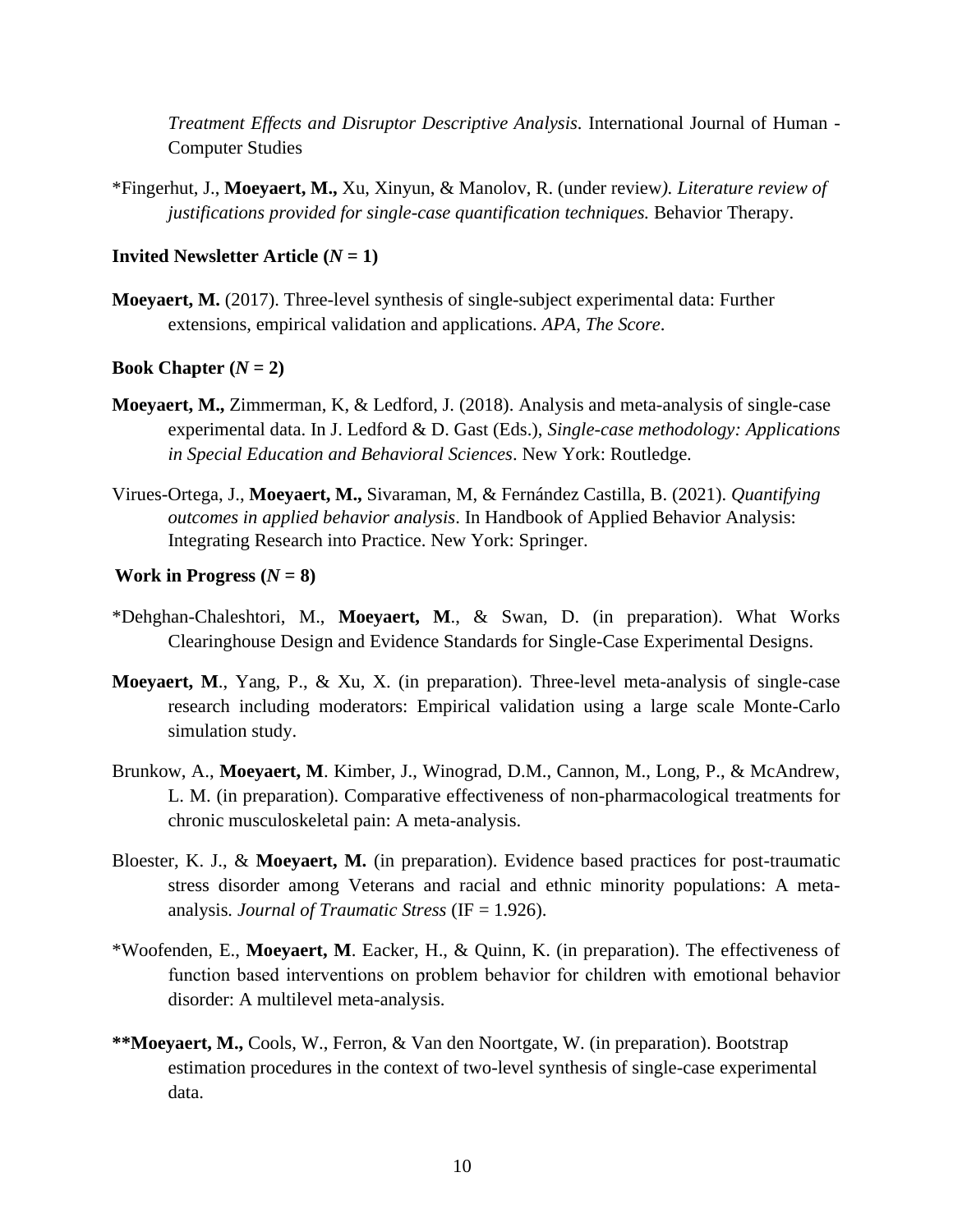- \*\*Verkuilen, J., & **Moeyaert, M.** (in preparation). A high dimensional model is never far away: Inferential LASSO in single-case experimental designs.
- Miočević, M., **Moeyaert, M**., Klaassen, F., Geuke, G. (in preparation). Statistical properties of Bayesian methods for mediation analysis in Single Case Experimental Designs.

# **SOFTWARE TOOLS**

- Declercq, L., Cools, W., Beretvas, S. N., **Moeyaert, M**., Ferron, J. M., & Van den Noortgate, W. (2018). MultiSCED (Version 1.0) [Web Application].<http://34.251.13.245/MultiSCED/>
- Fingerhut, J., Marbou, K., & **Moeyaert, M.** (2020). Single-Case Metric Ranking Tool (Version 1.2) [Microsoft Excel tool].<https://www.doi.org/10.17605/OSF.IO/7USBJ>
- Xu, X., **Moeyaert, M***.,* & Yang, Y. (2021). PowerSCED (Version 1.0) [Web application]. [https://xinyunxu.shinyapps.io/PowerSCED/\\_w\\_8b4d5ac0](https://xinyunxu.shinyapps.io/PowerSCED/_w_8b4d5ac0)
- Cacciotti, D., **Moeyaert, M***.,* Ferron, J., & Bursali, S. (2021). Single Case Design MVA (Version 1.0) [Mobile application].<https://singlecasemva.app/>

# **GRANT FUNDING**

# **Federal** *(N =* **21***)*

Role: Principal Investigator Project: Assessing generalizability and variability of SCED effect sizes using multilevel modeling including moderators Source: Institute of Educational Sciences Time Period: 7/1/19-8/31/21 Total Funding: \$224,998 (funded)

Role: Co-Principle Investigator (PI: Wim Van den Noortgate) Project: Multilevel modeling of SCED data: Handling data and design complexities Source: Institute of Educational Sciences Time Period: 7/1/15-8/31/19 Total Funding: \$899,524 (funded)

Role: Co-Principal Investigator (PI: Wendy Machalicek) Project: Training Institute on Single-Case Intervention Research Design and Analysis Source: Institute of Educational Sciences Time Period: 7/1/20-8/31/2023 Total Funding: \$900,000 (funded)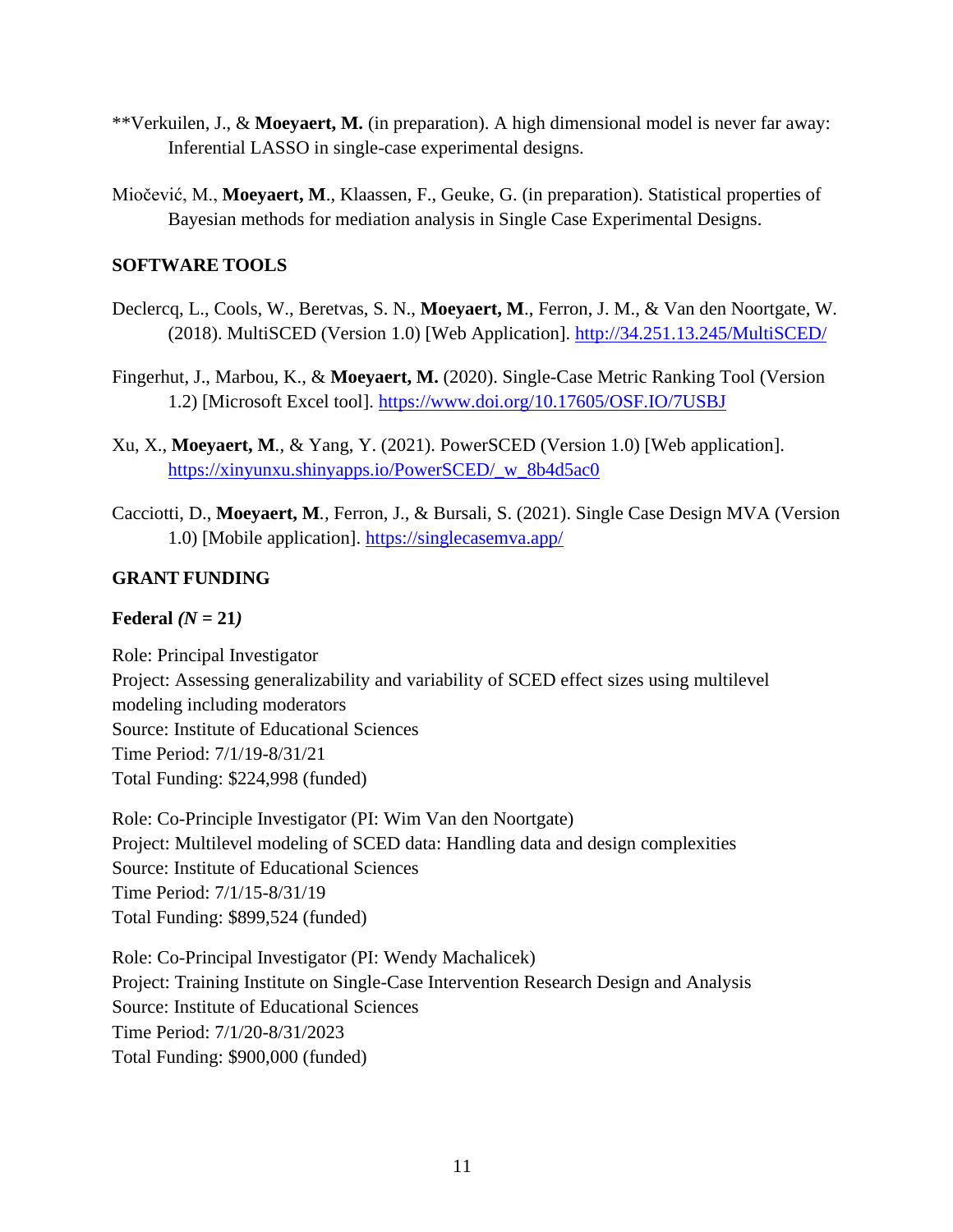Role: Consultant (PI: Jaime Puccioni) Project: Estimating the direct and indirect effects preschool teachers' outreach efforts on children's academic and socio-emotional outcomes during the transition to elementary school Source: Foundation for Child Development Time Period: 7/1/17-8/31/20 Total Funding: \$150,498 (funded)

Role: Consultant (PI: Ralf Schlosser) Project: Effects of augmentative and alternative communication interventions on speech production in individuals with autism spectrum disorders and other developmental disabilities: A systematic review and meta-analysis. Source: Health Resources and Services Administration Time Period: 7/1/19-6/30/20 Total Funding: \$ 99,993 (funded)

Role: Consultant (PI: Alison Behrman) Project: Rhythmic entrainment in bilingual speakers with dysarthria Source: National Institute of Health Time Period: 7/1/17-6/30/22 Total Funding: \$2,929,315 (funded)

Role: Consultant (PI: Michael Coyne) Project: New England integrated multi-tiered systems of support Source: Institute of Educational Sciences Time Period: 7/1/19-8/31/22 Total Funding: \$ 900,000 (funded)

Role: Consultant (PI: Diondra Straiton)

Project: Examining the active ingredients of consultation to improve implementation of a parentmediated intervention for children with autism in the community mental health system Source: National Institutes of Health Time Period: 7/1/21-6/30/22 Total Funding: \$ 37,981 (funded)

Role: Consultant (PI: Claudia Chisari) Project: New treatment for women living with chronic vulvodynia Source: National Institute of Health Time Period: 1/1/21-3/1/21 Total Funding: (funded)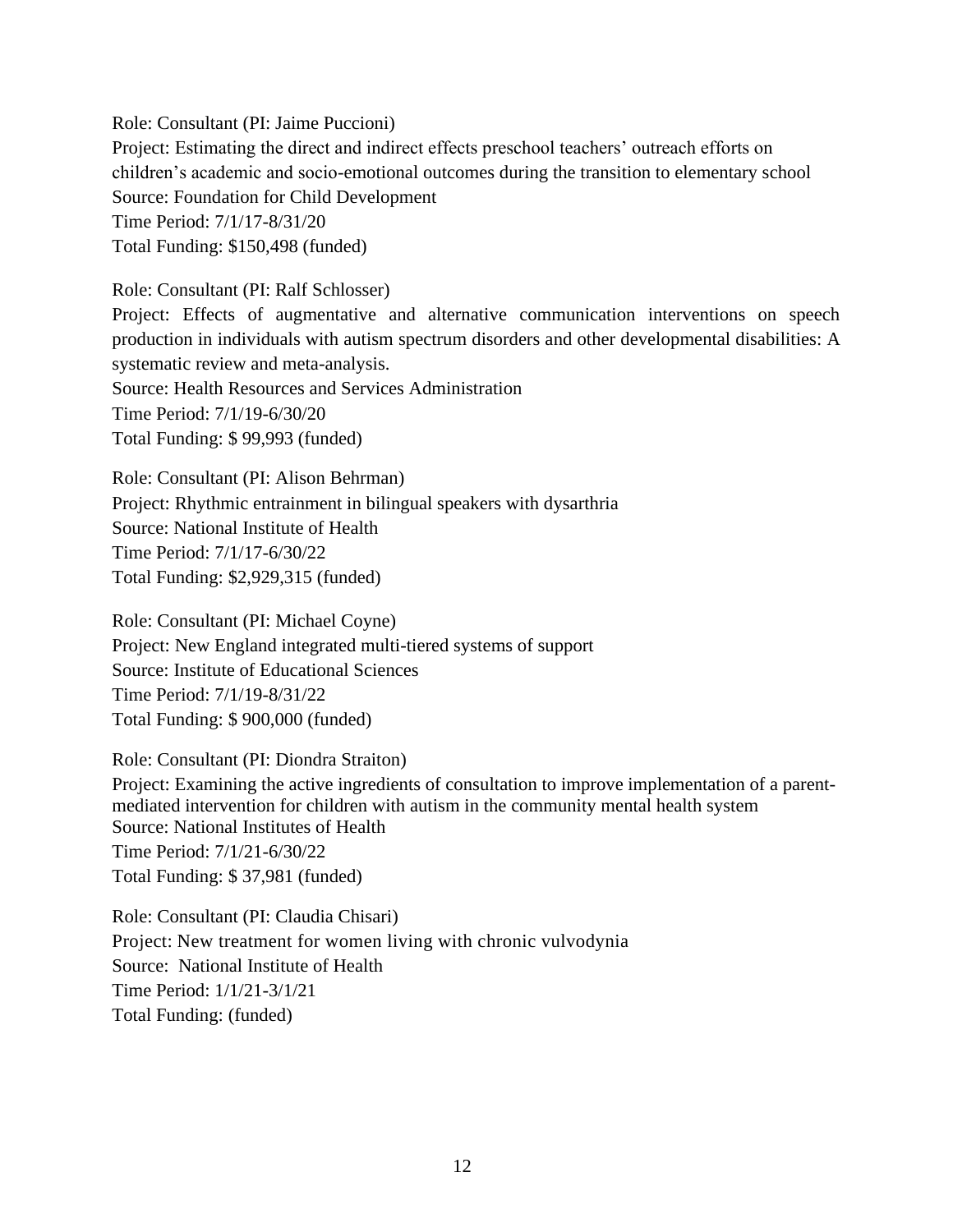Role: Consultant (PI: Ragnar Klein Olsen) Project: Gut Emotions: Microbiota modulation and effects on fatigue, distress and negative affectivity in psychiatric patients. Source: Research Unit West - Psychiatric Hospital West, Slagelse Time Period: 12/1/19-11/30/21 Total Funding: (funded)

Role: Consultant (PI: Kirstine Højgaard Dichmann) Project: Short therapeutic intervention for mentally disordered offenders Source: Research Unit West - Psychiatric Hospital West, Slagelse Time Period: 12/1/19-11/30/21 Total Funding: (funded)

Role: Consultant (PI: Kåre Donskov Nielsen) Project: Development of phenomenologically informed psychotherapy for patients with schizotypical personality disorder using single-case research Source: Research Unit West - Psychiatric Hospital West, Slagelse Time Period: 1/127/20-12/31/21 Total Funding: (funded)

Role: Consultant (PI: Jasmin Gryesten) Project: Development of an intervention for persistent not on track for patients with depression using single-case research. Source: Research Unit West - Psychiatric Hospital West, Slagelse Time Period: 1/127/20-12/31/21 Total Funding: (funded)

Role: Consultant (PI: Peter Shea) Project: Online learning in community colleges in NY State: Differences between classroom-only and online learners Source: New York State Time Period: 7/1/16-8/31/18 Total Funding: (funded)

Role: Consultant (Director Amber Mooney, The Business Council of New Work) Project: The Public Policy Institute Surveys P-TECH Effectiveness Source: New York State Time Period: 3/1/20-6/30/20 Total Funding: (funded)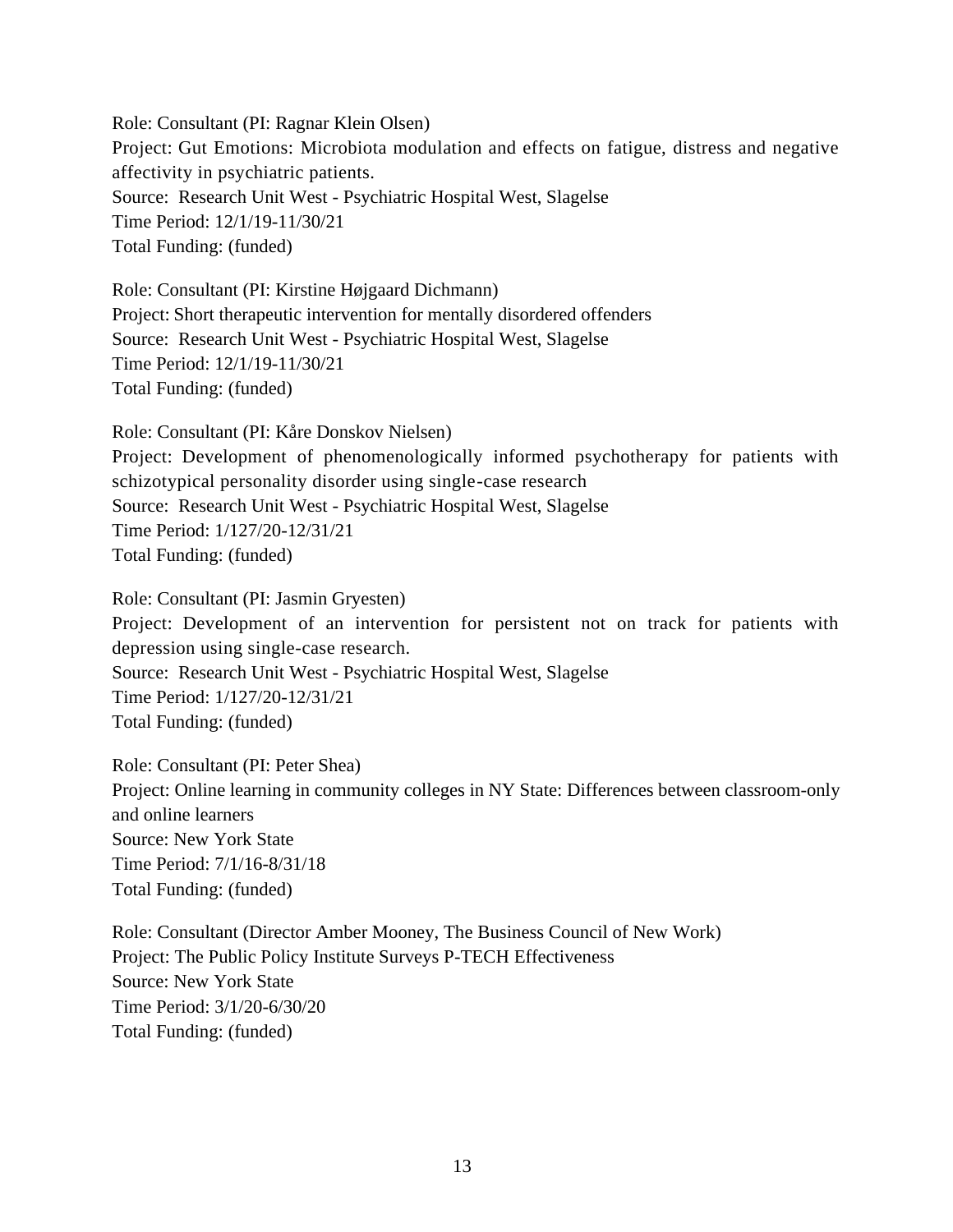Role: Senior Personnel (PI: Alan Chen) Project: MRI-Acquisition of High Performance Computing Nodes to support an Accessible Research and Teaching Instrument Source: National Sciences Foundation Time Period: 7/1/20-8/31/2024 Total Funding: \$415,528 Direct Costs (funded)

Role: Co-Principal Investigator (PI: Michele Lobo) Project: Comparative Effectiveness of Parent Education to Optimize Child Outcomes in Early Childhood Source: National Institutes of Health Time Period: 4/1/22-3/31/27 Total Requested Funding: 1,900,000 (under review)

Role: Co-Investigator (PI: Corey Peltier) Project: Comprehensive Meta-Analysis of Word-Problem Interventions Time Period: 7/1/22-6/30/25 Total Funding: \$ 900,000 (under review)

Role: Consultant (PI: Ralf Schlosser) Project: Visual Immersion for Children with Autism Spectrum Disorder in South African Classrooms Source: Health Resources and Services Administration Time Period: 7/1/22-6/30/24 Total Funding: \$ 50,000 (under review)

Role: Consultant (PI: Ralf Schlosser) Project: Establishing Evidence-Based Input Modalities for Minimally Verbal Children with Autism Source: NIDILRR Time Period: 7/1/23-6/30/25 Total Funding: \$ 50,000 (under review)

Role: Co-Principal Investigator (PI: Michele Lobo) Project: Baby Play Intervention Program: Promoting Motor, Cognitive, and Language Outcomes for Preterm Infants through Parent Education Source: Institute of Educational Sciences Time Period: 7/1/22-6/30/28 Total Requested Funding: 900,000 (under review)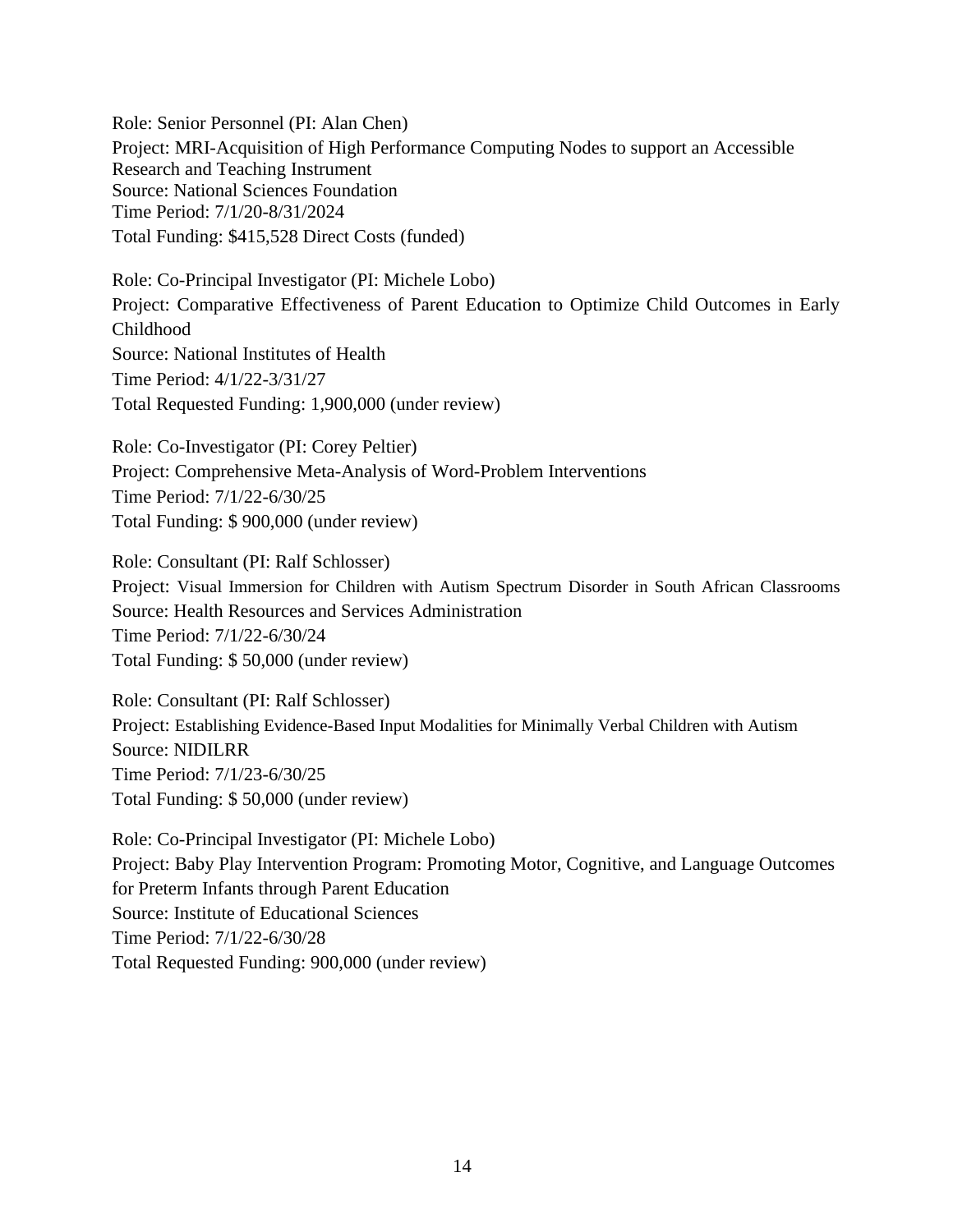# **Funding from Foundations and Other External Sponsors** *(N =* **5***)*

Role: Co-Principal Investigator (PI: Milica Miočević) Project: Single Subject Causal Mediation Analysis Source: Lorentz center, The Netherlands Time Period: 7/1/19-8/31/19 Total Funding: \$14,520

Role: Consultant (PI: Alison Behrman) Project: The clear speech benefit in Spanish-accented speakers of American English Source: The American Speech-Language-Hearing Association Time Period: 7/1/16-8/31/18 Total Funding: (funded)

Role: Principal Investigator Project: Three-level analysis of single-case experimental data: Characteristics and methodological issues Source: Flemish Research Foundation Time Period: 7/1/14-8/31/17 Total Funding: \$201, 600 (funded)

Role: Principal Investigator Project: Bayesian estimation procedures Source: Flemish Research Foundation Time Period: 7/1/14-8/31/15 Total Funding: \$10, 000 (funded)

Role: Principal Investigator Project: Multilevel synthesis of single-case experimental data: Further developments and empirical validation Source: Flemish Research Foundation Time Period: 7/1/12-8/31/16 Total Funding: \$86,400 (funded)

# University at Albany  $(N = 1)$

Role: Principal Investigator Project: Evidence based decisions, research and practice in education through metaanalysis: Reliability and validity of complex coding Source: Faculty Research Awards Program (FRAP A) Time Period: 7/1/16-8/31/17 Total Funding: \$5,607 (funded)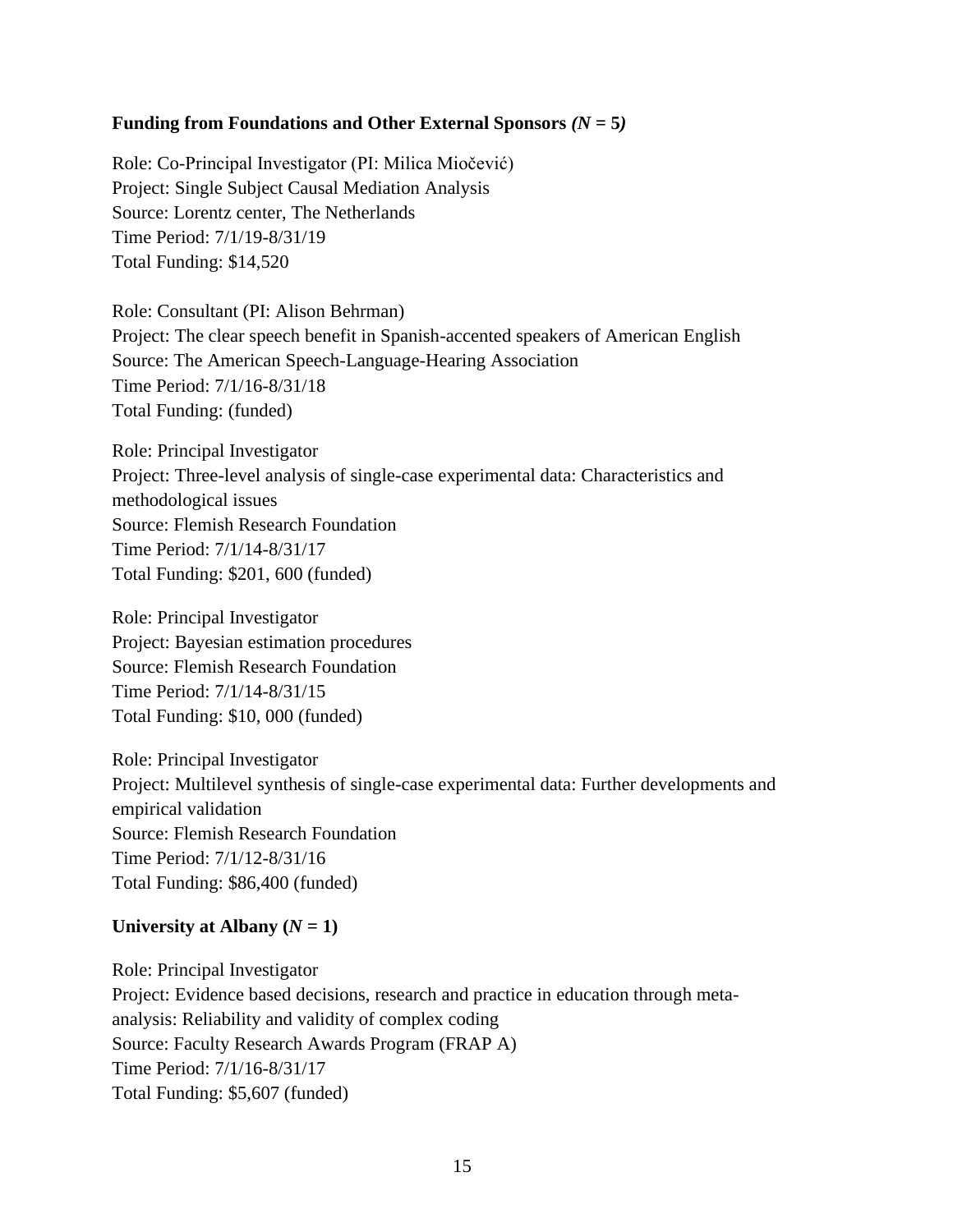# **Katholieke University Leuven – <b>KU Leuven**  $(N = 1)$

Role: Principal Investigator Project: Multilevel modeling: misspecification and estimation procedures Source: Junior Mobility Program, KU Leuven Time Period: 7/1/12-8/31/13 Total Funding: \$10,500 (funded)

# **Proposals Not Funded**  $(N = 10)$

Role: Co-Principal Investigator (PI: Michele Lobo) Project: The baby play program: Promoting motor, cognitive, and language outcomes for infants at risk for delays by educating parents on optimal early play practices Source: Institute of Educational Sciences Time Period: 7/1/21-8/31/25 Total Requested Funding: 1,400,000

Role: Co-Principal Investigator (PI: Peter Shea) Project: Student Achievement, Progress, Persistence, and Success in Higher Education in the Pandemic: An Inter-institutional Investigation Source: Institute of Educational Sciences Time Period: 7/1/21-8/31/25 Total Requested Funding: 1,677,108

Role: Co-Principal Investigator (PI: David Dai) Project: Giftedness in the making: A study of dynamic gifted performance across cultures Source: American Psychological Foundation Time Period: 7/1/20-8/31/2021 Total Funding: \$ 49,994

Role: Co-Principal Investigator (PI: Wim Van den Noortgate) Project: Handling methodological complexities in multilevel meta-analytic data Source: Institute of Educational Sciences Time Period: 7/1/20-8/31/23 Total Requested Funding: \$ 1,385,985

Role: Co-Principal Investigator (PI: Michele Lobo) Project: Efficacy of early parent education for improving motor and cognitive outcomes for infants born preterm. Source: National Institute of Health Time Period: 7/1/20-8/31/24 Total Funding: \$ 3,715,908 (under review)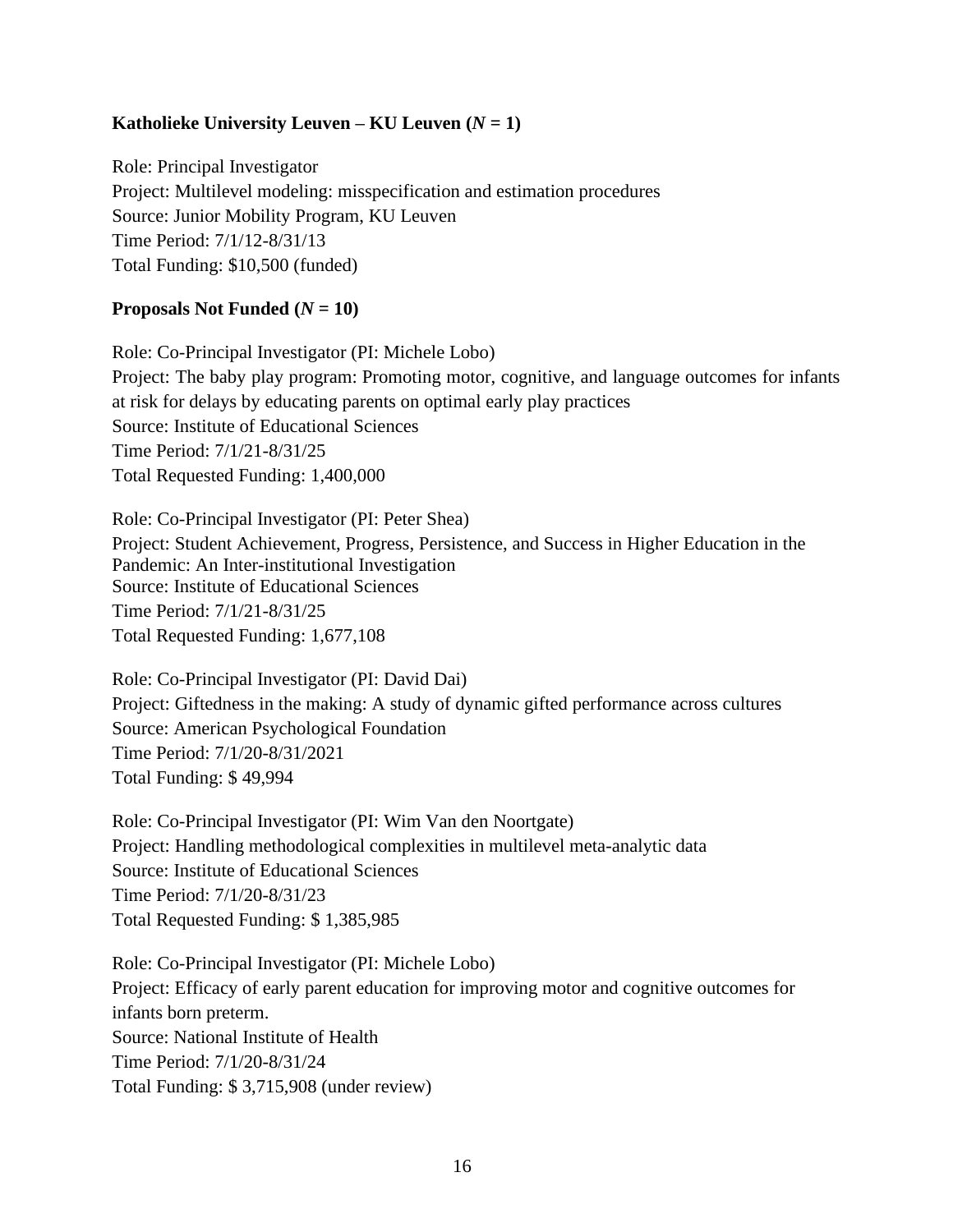Role: Principal Investigator Project: Assessing generalizability and variability of SCED effect sizes using multilevel modeling including moderators Source: National Sciences Foundation Time Period: 7/1/18-8/31/22 Total Funding: \$199,493

Role: Principal Investigator Project: The power of designing multilevel modeling to synthesize effect sizes including moderators Source: American Psychology Association Division 15 – Educational Psychology Time Period: 7/1/19-8/31/21 Total Funding: \$6,000

Role: Principal Investigator Project: Assessing generalizability and variability of SCED effect sizes using multilevel modeling including moderators Source: Institute of Educational Sciences Time Period: 7/1/17-8/31/19 Total Funding: \$199,493

Role: Principal Investigator Project: Using quasi-likelihood to process single case data for meta-analysis Source: Institute of Educational Sciences Time Period: 7/1/17-8/31/19 Total Funding: \$520,187

Role: Consultant (PI - Michelle Lobo) Project: Exoskeletal garments to improve function for children with movement impairments Source: National Institute of General Medical Sciences Time Period: 7/1/17-8/31/20 Total Funding: \$300,000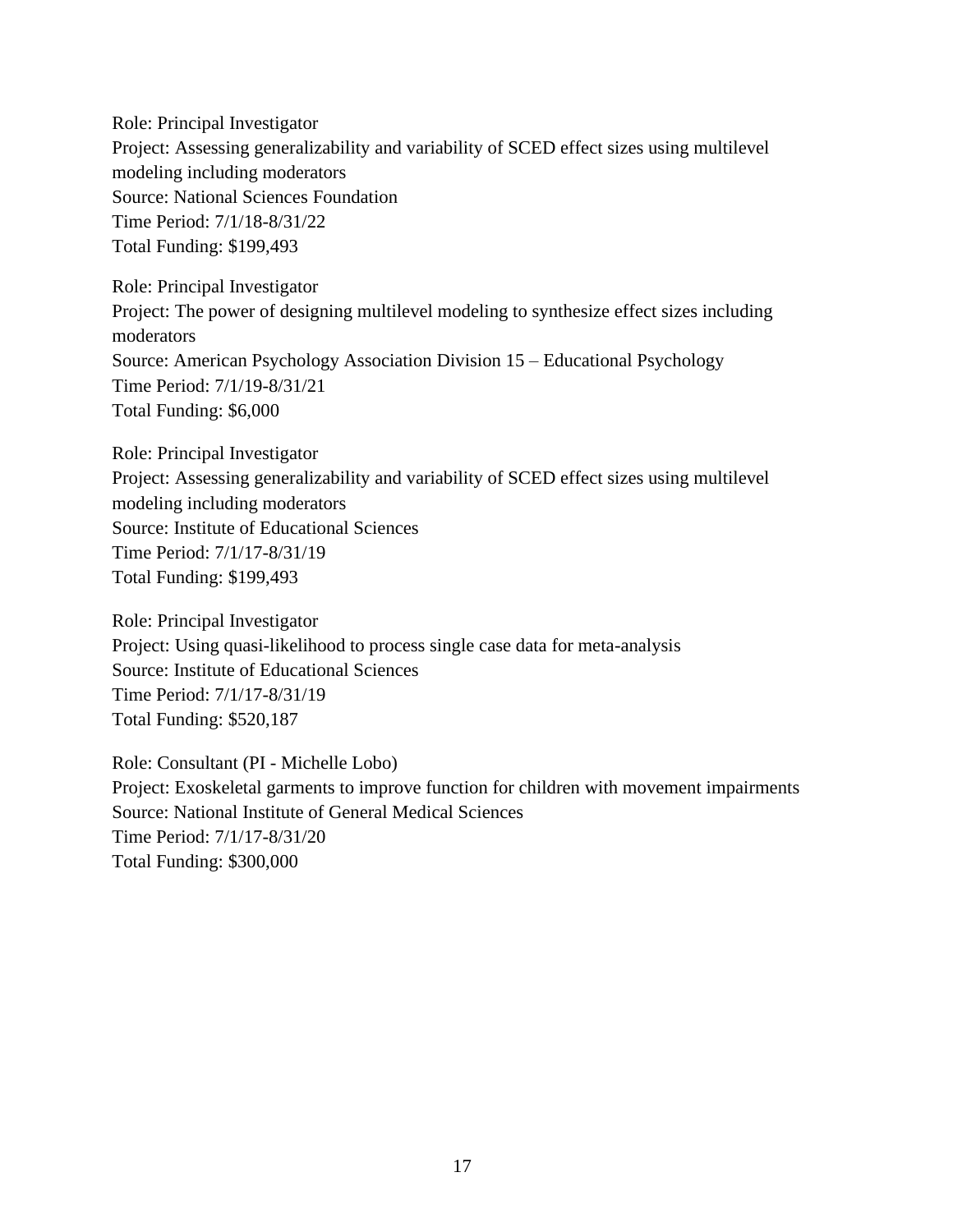#### **PRESENTATIONS AT SCHOLARLY CONFERENCES (***N* **= 64)**

\* indicates student co-author

- **Moeyaert, M**. (2022, August). *Single Case Designs: MVA: A Mobile Application for Conducting Single-Case Experimental Research Remotely.* Joint Statistical Meetings. Washington, DC.
- Virues Ortega, J., Pérez-Bustamante Pereira, A., Martin, N., **Moeyaert, M.,** Krause, P.A., Tarifa-Rodriguez, A., Trujillo, C., Sivaraman, M. (2022, May). *Reducing Face-Touching through Motion Sensing and Vibrotactile Cueing during the COVID-19 Pandemic: Treatment Effects and Disruptor Descriptive Analysis.* Annual Meeting of the Association for Behavior Analysis International. Boston, MA
- **Moeyaert, M.,** Yang, P., Deghan-Chalesthtori, & Van den Noortgate, W. (2022, April). *Empirical investigation of the impact of unbalanced moderators in single-case multilevel metaanalysis: A Monte Carlo simulation study.* Annual Meeting of the American Educational Research Association. San Diego, CA
- Fingerhut, J., **Moeyaert, M.,** Manolov, R**., &** Xu, X. (2022, April). *Literature review of justifications provided for single-case quantification techniques.* Annual Meeting of the American Educational Research Association. San Diego, CA
- **Moeyaert, M**., & Van den Noortgate, W. (2021, June). *Using multilevel modeling to meta-analyze single-case experimental design studies' results*. Postconference workshop at the Small Sample Size Solutions Conference, Utrecht, the Netherlands. <https://s4.wp.hum.uu.nl/> (conference canceled)
- **Moeyaert, M**., & Ferron, J. (2021, April). *Using the mobile application SCD-MVA for masked visual analysis of single-case studies*. Workshop at the Small is Beautiful Symposium on Single-Case Experimental Designs, Leuven, Belgium.
- Puccioni, J., Froiland, J., & **Moeyaert, M**. (2021, April). *Differential associations among transition practices, parental perceptions, involvement, and school readiness for children from economically disadvantaged backgrounds*. Paper accepted for oral presentation at the 2021 SRCD Virtual Biennial.
- \*Fingerhut, J., & **Moeyaert, M.** (2021, April**).** *Creating an Excel Tool to help researchers pick and rationalize SCED metric* [Structured Poster Session]*.* Virtual Annual Meeting of the American Educational Research Association.
- \*Dehghan-Chaleshtori, M., & **Moeyaert, M.** (2021, April**).** *Evaluating methodological quality of SCED studies using the WWC design and evidence standards.* [Structured Poster Session]*.* Virtual Annual Meeting of the American Educational Research Association.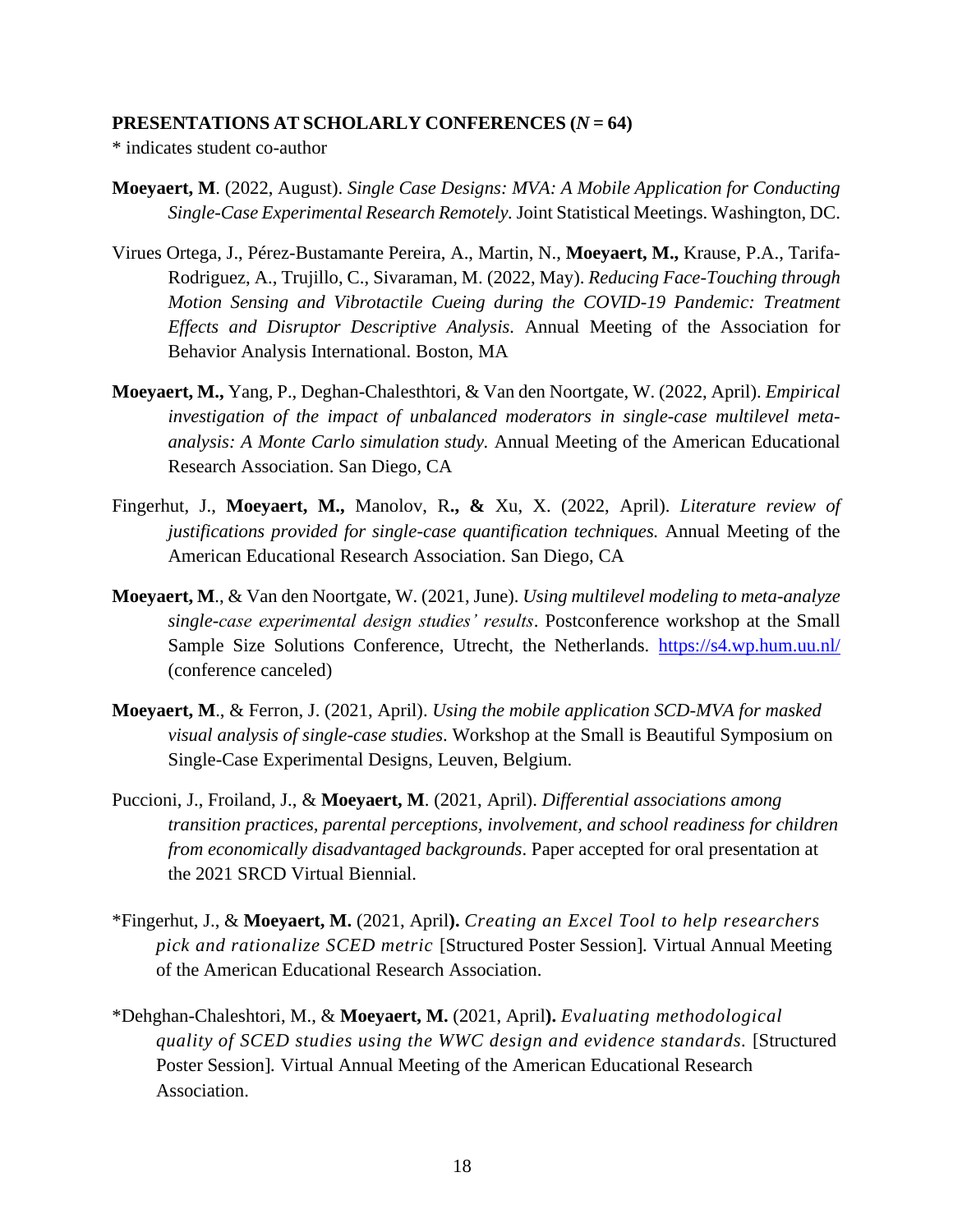- \*Fingerhut, J., \*Xu, X. & **Moeyaert, M**. (2021, April**).** *Impact of Within-Case Variability on Tau-U and Regression-Based Effect Size Measures for Single-Case Experimental Data***.** Virtual Annual Meeting of the American Educational Research Association.
- \* Yang, P., \*Xu, X.,\* Kim, E, & **Moeyaert, M**. (2021, April**).** *Power to estimate moderator effects in two-level hierarchical linear modeling of single-case data***.** Virtual Annual Meeting of the American Educational Research Association.
- Wendt, O. Schlosser, R., & **Moeyaert, M**. (2020, November). *Meta-analysis of single-caseexperimental designs: The effects of augmentative and alternative communication on speech production in autism and developmental disorders.* AESF 2020. Paper presented at the Working Group of Empirical Special Educational Research. [https://www.uni](https://www.uni-potsdam.de/de/inklusion/aesf-herbsttagung-2020)[potsdam.de/de/inklusion/aesf-herbsttagung-2020.](https://www.uni-potsdam.de/de/inklusion/aesf-herbsttagung-2020)
- Wendt, O. Schlosser, R., & **Moeyaert, M**. (2020, August). *Effects of AAC interventions on speech production in ASD: Systematic review and meta-analysis.* ISAAC 2020. International Society for Augmentative and Alternative Communication, Cancun, Mexico. <https://www.isaac-online.org/english/home/> (conference canceled).
- **Moeyaert, M**. (2020, June). *Using multilevel modeling to meta-analyze single-case experimental design studies' results*. Postconference workshop at the Small Sample Size Solutions Conference, Utrecht, the Netherlands.<https://s4.wp.hum.uu.nl/> (conference canceled).
- Wendt, O. Schlosser, R., & **Moeyaert, M**. (2020, May). *The effects of augmentative and alternative communication interventions on speech production in autism spectrum disorder: A systematic review and meta-analysis*. International Society for Autism Research, Seattle, WA. <https://www.autism-insar.org/page/2020AnnMtg> (conference canceled).
- \*Xu, X., \*Kim, E, & **Moeyaert, M**. (2020, April). Moderators in meta-analyses of single-case experimental design studies. [Student in Progress Gala]. Annual Meeting of the American Educational Research Association. San Francisco, CA (Conference Canceled)
- \*Yang, P, \*Xu, X., & **Moeyaert, M**. (2020, April). Bootstrap multilevel modeling for singlecase experimental design studies. [Student in Progress Gala]. AERA Annual Meeting of the American Educational Research Association. San Francisco, CA (Conference Canceled)
- **Moeyaert, M.** & \*Bursali, S. (2020, Apr 17 21) *Masked Visual Analysis for Interrupted Time Series Data* [Structured Poster Session]. Annual Meeting of the American Educational Research Association. San Francisco, CA<http://tinyurl.com/y63dhxpl> (Conference Canceled)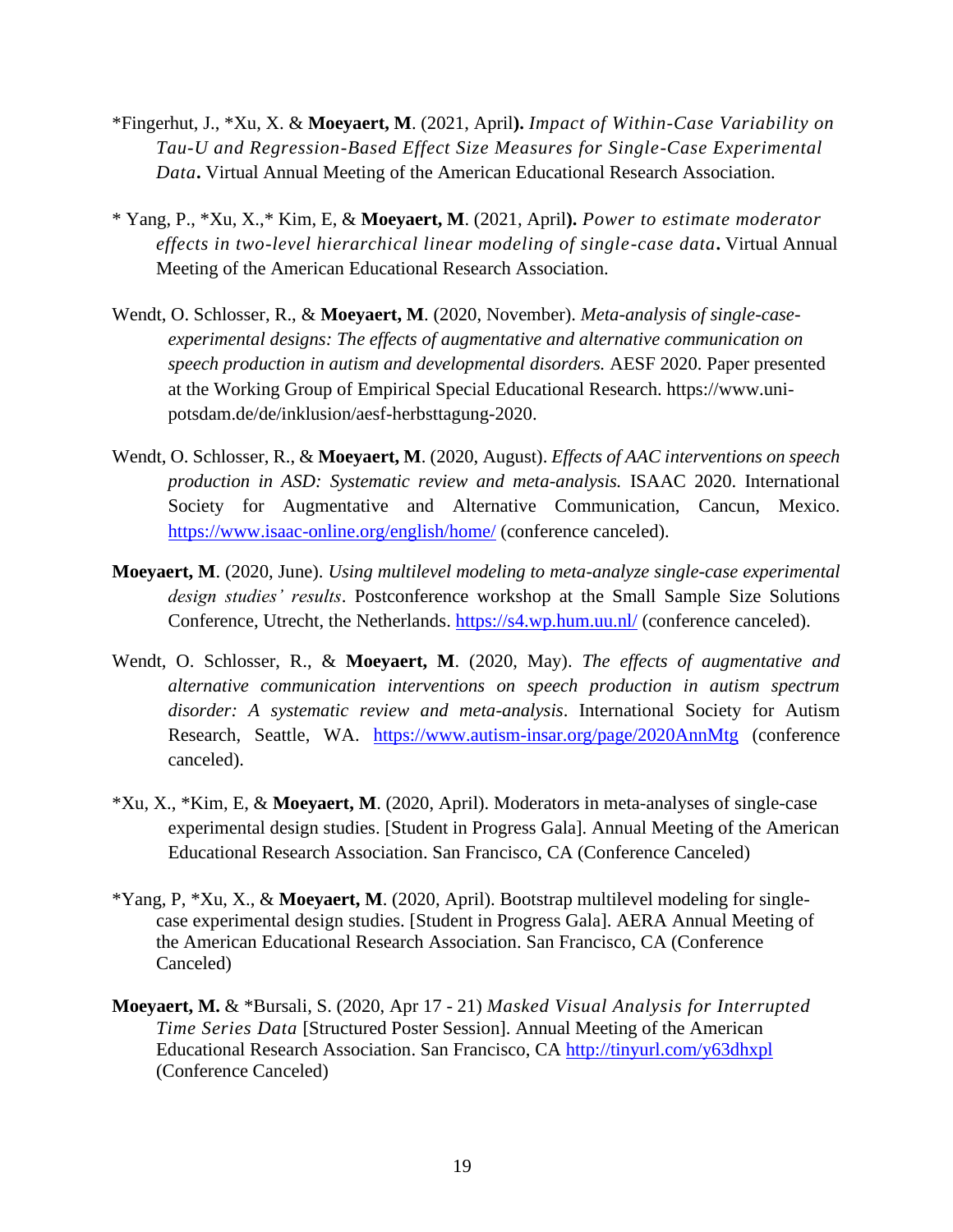- \*Xu, X. & **Moeyaert, M**. (2020, Apr 17 21) *Power and Type I Error of Two-Level Hierarchical Linear Modeling of Single-Case Data: Misspecification of Variances* [Structured Poster Session]. Annual Meeting of the American Educational Research Association. San Francisco, CA<http://tinyurl.com/yxkggxxy> (Conference Canceled)
- \*Fingerhut, J., \*Xu, X. & **Moeyaert, M**. (2020, Apr 17 21**)** *Impact of Within-Case Variability on Tau-U and Regression-Based Effect Size Measures for Single-Case Experimental Data* [Roundtable Session]. Annual Meeting of the American Educational Research Association. San Francisco, CA<http://tinyurl.com/s3drdke> (Conference Canceled)
- **Moeyaert, M**. (December, 2019). *SCED analysis techniques with the emphasis on moderation and mediation.* Oral presentation at the Department of Psychiatry – West in Slagelse, Denmark.
- Quinn, K., **Moeyaert, M.,** \*Woofenden, E., \*Eacker, H., (2019, October 4-5). *A meta-analysis to examine using functional behavioral assessment to decrease problem behavior in students with emotional behavior disorders* [Poster presentation]. National PBIS Leadership Forum, Chicago, IL.
- \*Xu, X. & **Moeyaert, M**. (2019, October). *Power and Type I error of two-level HLM of singlecase data: Misspecification of variances.* Paper presented at the North Eastern Research Association. Trumbull, Connecticut.
- \*Fingerhut, J., & **Moeyaert, M**. (September, 2019). *Training individuals to implement discrete trials with fidelity: A meta-analysis*. Paper presented at Association for Behavior Analysis International at Stockholm, Sweden.
- **Moeyaert, M**. (2019, August). *Overview single-case experimental design techniques.* Paper presented at the Single-Subject Causal Mediation Analysis Conference. Leiden, The Netherlands.
- \*Fingerhut, J. & **Moeyaert, M.** (May, 2019). *Training individuals to implement discrete trials with fidelity: A meta-analysis*. Poster presented at Association for Behavior Analysis International at Chicago, Illinois.
- \*Jamshidi, L., Ferron, J., **Moeyaert, M**., Beretvas, S.N., & Van den Noortgate, W. (2019, April). *Small sample bias correction in multilevel meta-analyses of standardized single-case experimental data.* Paper presented at the Annual Meeting of the American Educational Research Association. Toronto, CA.
- \*Akhmedjanova, D., & **Moeyaert, M.** (2019, April). *The quantitative analysis of mixed singlecase experimental data.* Paper presented at the Annual Meeting of the American Educational Research Association. Toronto, CA.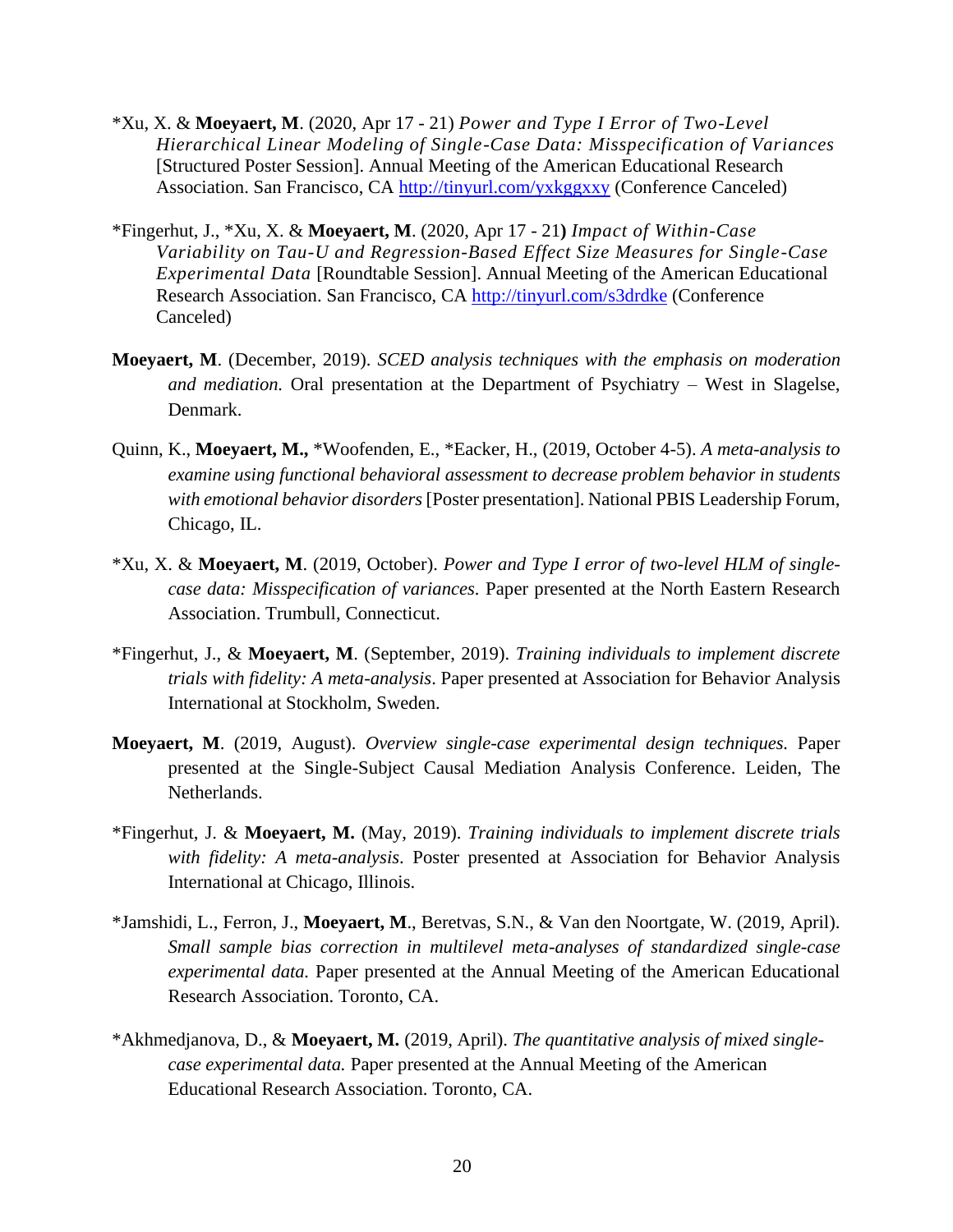- \*Declercq, L., Cools, W., Beretvas, S. N., **Moeyaert, M**., Ferron, J. M., & Van den Noortgate, W. (2019, April). *MultiSCED: A tool for (meta-)analyzing single-case experimental data*. Poster presented at the Annual Meeting of the American Educational Research Association. Toronto, CA.
- \*Hamilton, B., Beretvas, S.N, & **Moeyaert, M**. (2019, April). Recognizing model uncertainty using bayesian model averaging. Poster presented at the Annual Meeting of the American Educational Research Association. Toronto, CA.
- **Moeyaert, M.** (2019, January). *Methods for meta-analysis of single-case experimental data.* Paper presented at the Annual Principal Investigators Meeting (IES). Washington, DC.
- \*Rodabaugh, E., & **Moeyaert, M**. (2018, October). *Bayesian estimation of autocorrelation: Multilevel modeling of single-case design data*. Paper presented at the Northeastern Educational Research Association. Trumbull, CT.
- \*Declercq, L., Beretvas, S., **Moeyaert, M**., Ferron, J., & Van den Noortgate, W. (2018, May). *Handling count data in the analysis of single-case data: The Poisson distribution.* Paper presented at the Modern Modeling Conference. Storrs, CT.
- \*Rodabaugh, E., & **Moeyaert, M**. (2018, April). *Hierarchical Linear Modeling of Single-Case Experimental Data: Bayesian Estimation.* Poster presented at the Annual Meeting of the American Educational Research Association. New York City, NY.
- \*Akhmedjanova, D., Bogin, D., & **Moeyaert, M**. (2018, April). *Power to Test Predictor Effects in Two-Level Modeling of Single-Case Data.* Poster presented at the Annual Meeting of the American Educational Research Association*.* New York City, NY.
- **Moeyaert,** M., Beretvas, S.N., \*Rodabaugh, E., Ferron, J., & Van den Noortgate**,** W**.** (2018, March). *How to improve Bayesian estimation when synthesizing single-case experimental design studies' random effects variance components*? Paper presented at the S4 conference – Small Sample Size Solutions. Utrecht, the Netherlands.
- Beretvas, S.N., Gonzalez, D. P., Park, S., **Moeyaert, M.**, Van den Noortgate**,** W., Ferron, J. (2018, March). *How can we obtain unbiased ICC estimates for small sample size datasets*? Paper presented at the S4 conference – Small Sample Size Solutions. Utrecht, the Netherlands.
- **Moeyaert, M.** (2017, November). *Multilevel modeling of single-subject experimental data: Methodological innovations*. One day symposium on single-subject designs at the Center for the Promotion of Research Involving Innovative Statistical Methodology (New York University). New York City, NY.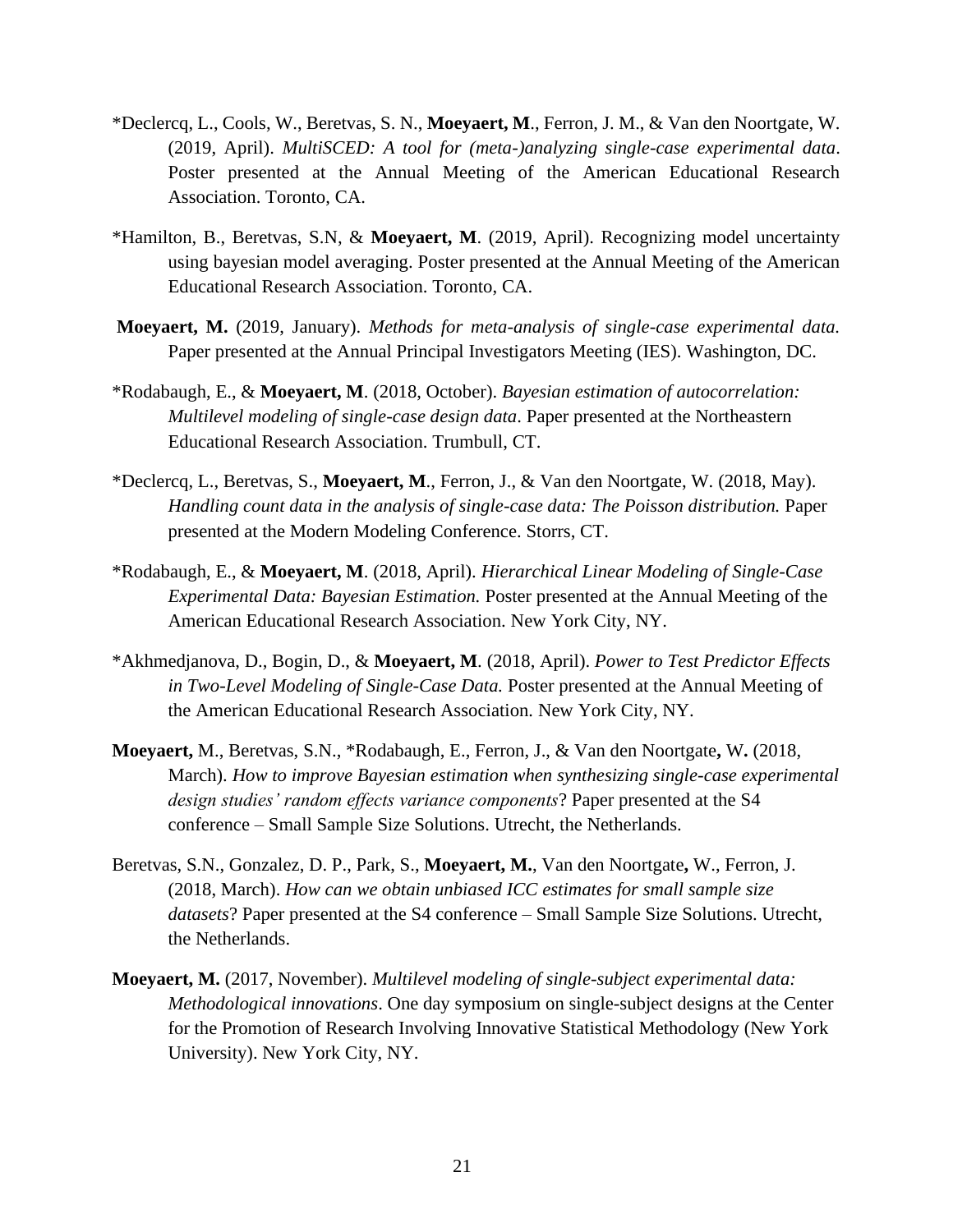- **\***Rodabaugh, E., **& Moeyaert, M.** (2017, October*). A multilevel modeling of single-case data tutorial for the applied researcher.* Paper presented at the Northeastern Educational Research Association. Trumbull, Ct.
- **Moeyaert, M.** (2017, May). *Multilevel modeling of single-subject experimental data: Bayesian estimation*. Presentation at the Center for the Promotion of Research Involving Innovative Statistical Methodology (New York University). New York City, NY.
- **Moeyaert, M.** (2017, April). *Using multilevel modeling to meta-analyze single-case experimental design studies' result*. Workshop at Annual Meeting of the American Educational Research Association. San Antonio, TX.
- \*Akhmedjanova, D., \*Bogin, D., & **Moeyaert, M.** (2017, April*). The power to test moderator effects in multilevel modeling of single-case data.* Paper presented at the Annual Meeting of the American Educational Research Association. San Antonio, TX.
- **Moeyaert, M.**, & Verkuilen, J. (2017, April). *A quasi-likelihood/generalized estimating equation approach to count outcomes in single case experimental design*. Paper presented at Annual Meeting of the American Educational Research Association. San Antonio, TX.
- **Moeyaert, M.** (2016, May). *Bootstrapping for two-level synthesis of single-case experimental data.* Paper presented at the Modern Modeling Methods Conference. Storrs, CT*.*
- **Moeyaert, M.**, & Verkuilen, J. (2016, April). *The extended generalized linear model for counts or free proportion outcomes in single-case designs*. Paper presented at the Annual Meeting of the American Educational Research Association. Washington, DC.
- **Moeyaert, M.**, Ugille, M., Van Den Noortgate, W., Heyvaert, M., & Onghena, P. (2015, April). *Misspecification issues in multilevel modeling of single-case experimental designs: Empirical illustrations*. Paper presented at the annual meeting of the American Educational Research Association. Chicago, IL.
- Heyvaert, M., **Moeyaert, M.**, Ugille, M., Van Den Noortgate, W., & Onghena, P. (2015, April). *The Type I error rate and the statistical power of testing the intervention effect in single-case experiments using and hierarchical linear model or using an additive combination of randomization tests: A Monte Carlo simulation study.* Poster presented at the Annual Meeting of the American Educational Research Association. Chicago, IL.
- **Moeyaert, M.**, & Van den Noortgate, W. (2014, August). *Three-level meta-analytic models to combine several types of single-case designs.* Paper presented at the International Conference on Computational Statistics. Genève, Switzerland.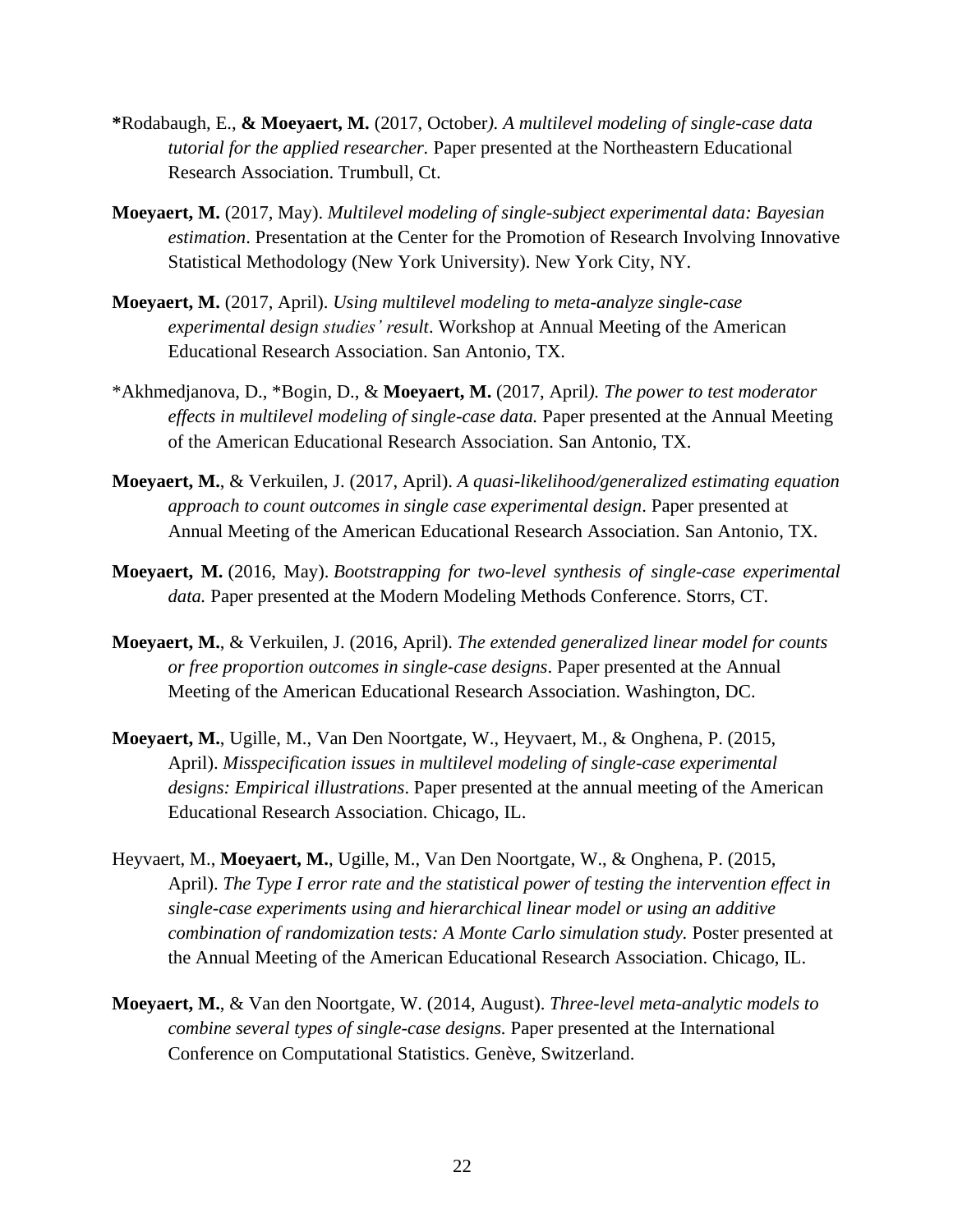- Van Den Noortgate, W., **Moeyaert, M.**, Ugille, M., Beretvas, S., & Ferron, J. (2014, March). *The synthesis of single-subject experimental data: Extensions of the basic multilevel model.* Paper presented at the Society for Research on Educational Effectiveness. Washington, DC.
- **Moeyaert, M.**, Bunuan, R., & Beretvas, S. (2014, April). *Multilevel meta-analysis of alternating treatment design studies: A Monte Carlo simulation study*. Poster presented at the Annual Meeting of the American Educational Research Association. Philadelphia, PA.
- **Moeyaert, M.**, Ugille, M., Onghena, P., & Van Den Noortgate, W. (2014, April). *Combining several types of single-case experimental designs using a three-level meta-analysis.* Poster presented at the Annual Meeting of the American Educational Research Association. Philadelphia, PA.
- Heyvaert, M., **Moeyaert, M.**, Ugille, M., Van Den Noortgate, W., & Onghena, P. (2014, April). *Comparing hierarchical linear models and randomization tests in the analysis of multiple baseline data.* Poster presented at the Annual Meeting of the American Educational Research Association. Philadelphia, PA.
- Van den Noortgate, W., **Moeyaert, M.**, Ugille, M., Beretvas, S., & Ferron, J. (2014, March). *The synthesis of single-subject experimental data: Extensions of the basic multilevel model*. Paper presented at the Society for Research on Educational Effectiveness. Washington, DC.
- **Moeyaert, M.**, Ugille, M., Ferron, J., Beretvas, S., & Van Den Noortgate, W. (2013, May). *The misspecification of the covariance structures in multilevel models for single-case data: A Monte Carlo simulation study.* Paper presented at the Modern Modeling Methods Conference. Storrs, CT.
- **Moeyaert, M.**, Ugille, M., Ferron, J., Beretvas, S., & Van Den Noortgate, W. (2013, May). *Synthesizing single-subject studies: Empirical examination of a three-level analytic model.* Paper presented at the Campbell Collaboration Colloquium*. Chicago, IL.*
- **Moeyaert, M.**, Ugille, M., Ferron, J., Beretvas, S., & Van Den Noortgate, W. (2013, May). *Modeling external events in the three-level analysis of multiple-baseline across participants designs: A simulation study.* Poster presented at the American Educational Research Association. San Francisco, CA.
- Ugille, M., **Moeyaert, M.**, & Van Den Noortgate, W. (2013, April). *Combining groupcomparison and single-subject experimental designs.* Poster presented at the American Educational Research Association. San Francisco, CA.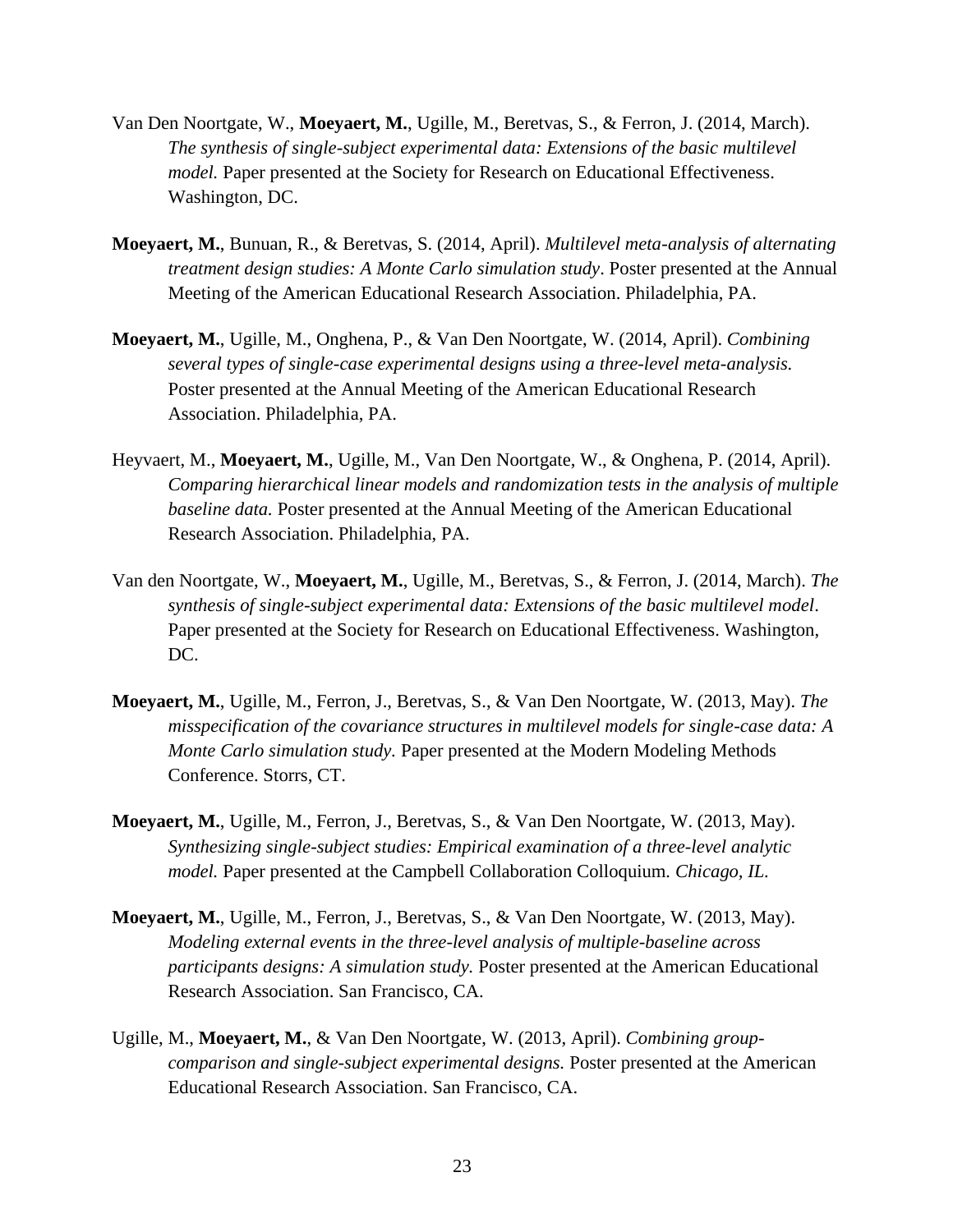- **Moeyaert, M.** (2013, April). *Multilevel synthesis of single-case experimental data: Empirical validation of the basic three-level model.* Paper presented at the Texas University's Educational Statistics and Psychometrics Meeting. Austin, TX.
- **Moeyaert, M.** (2013, April). *Modeling external events in the three-level analysis of multiplebaseline across participants designs: A simulation study.* Paper presented at the Texas University's Educational Statistics and Psychometrics Meeting. Austin, TX.
- Ferron, J., Van Den Noortgate, W., Beretvas, S., **Moeyaert, M.**, Ugille, M., Petit-Bois, M., & Baek, E. (2013, March). *Synthesis of single-case experimental data: A comparison of alternative multilevel approaches.* Paper presented at the Society for Research on Educational Effectiveness. Washington, DC.
- Ugille, M., **Moeyaert, M.**, Beretvas, S., Ferron, J., & Van Den Noortgate, W. (2012, August). *Multilevel meta-analysis of single-subject experimental designs.* Paper presented at the Measuring Behavior conference. Utrecht, The Netherlands.
- **Moeyaert, M.**, Ugille, M., Ferron, J., Beretvas, S., & Van Den Noortgate, W. (2012, August). *Multilevel synthesis of raw and standardized single-case experimental data: An empirical validation.* Paper presented at the International Conference on Computational Statistics. Limassol, Cyprus.
- **Moeyaert, M.**, Ugille, M., Ferron, J., Beretvas, S., & Van Den Noortgate, W. (2012, May). *Three-level analysis of raw single-case experimental data: Empirical validation*. Paper presented at the Modern Modeling Methods Conference. Storrs, CT.
- Van Den Noortgate, W., **Moeyaert**, M., Ugille, M., Beretvas, S., & Ferron, J. (2012, March). *Multilevel synthesis of single-case experimental data: An empirical validation*. Paper presented at the Society for Research on Educational Effectiveness. Washington, DC.

# **INVITED PRESENTATIONS**  $(N = 16)$

- **Moeyaert, M.** (Upcoming: Mei, 2022)**.** *Multilevel Meta-Analysis of N-of-1 studies.* Colloquium. Department of Methods and Statistics, Utrecht University, The Netherlands.
- **Moeyaert, M.** (Upcoming: March, 2022)**.** *Using multilevel modeling for meta-analyzing singlecase design research*. Seminar Systematic Reviews and Meta-Analysis Methodology, The AERA SIG SRMA and MATI.
- **Moeyaert, M.** (September, 2021). *Regression and multilevel modeling in STATA.* Workshop at the Department of Children, Youth  $&$  Families – Washington State.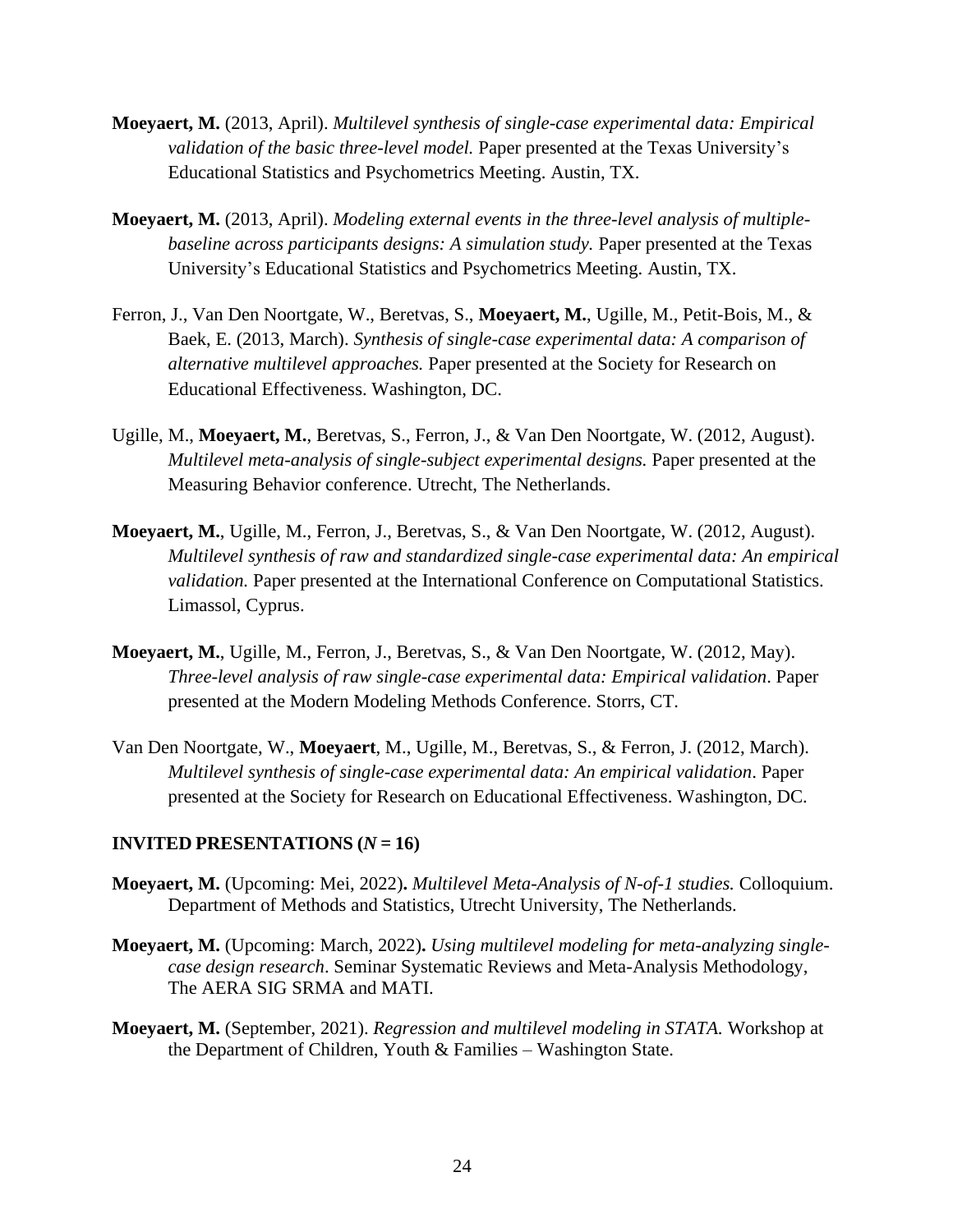- **Moeyaert, M**. (May, 2021). *Methodological innovations for the design and analysis of SCEDs.* Oral presentation for the Behaviormetrica Society.
- **Moeyaert, M.** (March, 2021). *Basic and intermediate statistical significance testing in STATA.* Workshop at the Department of Children, Youth & Families – Washington State.
- **Moeyaert, M**. (March, 2021). *Introduction to SCED: Possibilities and limits of the design.* Oral presentation at the Department of Psychiatry – West in Slagelse, Denmark.
- **Moeyaert, M.** (January, 2021*). Multilevel meta-analysis of single-case experimental data: Recent methodological developments and innovations*. Oral presentation at the Quantitative Seminar – McGill University.
- **Moeyaert, M**. (January, 2021). *Introduction to SCED: Analysis techniques.* Oral presentation at the Department of Psychiatry – West in Slagelse, Denmark.
- **Moeyaert, M**. (December, 2020). Common statistical methods used in the analysis of n-of-1 trials. Symposium on n-of-1 trials.<https://www.n1app.org/n-of-1-trials-sced-symposium>
- **Moeyaert**, M. (2019, December). *Moderation and mediation analysis for single-case experimental designs.* Research Unit West - Psychiatric Hospital West, Slagelse, Denmark.
- **Moeyaert**, M. (2017, May). *Bayesian estimation in the two-level modeling of single-case experimental data.* Promotion of Research Involving Innovative Statistical Methodology. New York University, NY.
- **Moeyaert, M.** (2017, August). Workshop: *Using multilevel modeling to meta-analyze singlecase experimental design studies' results.* School of Education Day. University at Albany, Albany, NY.
- **Moeyaert, M.**, \*Turan, M., \*Rodabaugh, E., & \*Franklin, D. (2016, September*). Meta-analysis: Effectiveness of peer-tutoring on academic and social outcomes.* School of Education Day. University at Albany, Albany, NY.
- **Moeyaert, M.** (2014, June). *The basics of multilevel modeling*. Two-day workshop. Leuven, Belgium.
- **Moeyaert, M.** (2014, May). *Meta-analysis: Introduction and demo software application*. Twoday Systematic Review Workshop Quantitative and Qualitative Approaches to Synthesis. Utrecht, The Netherlands.
- **Moeyaert, M.** (2014). Analysis and meta-analysis of single-case data. Delaware Universities' Educational Statistics Meeting. Newark, February 12, 2014.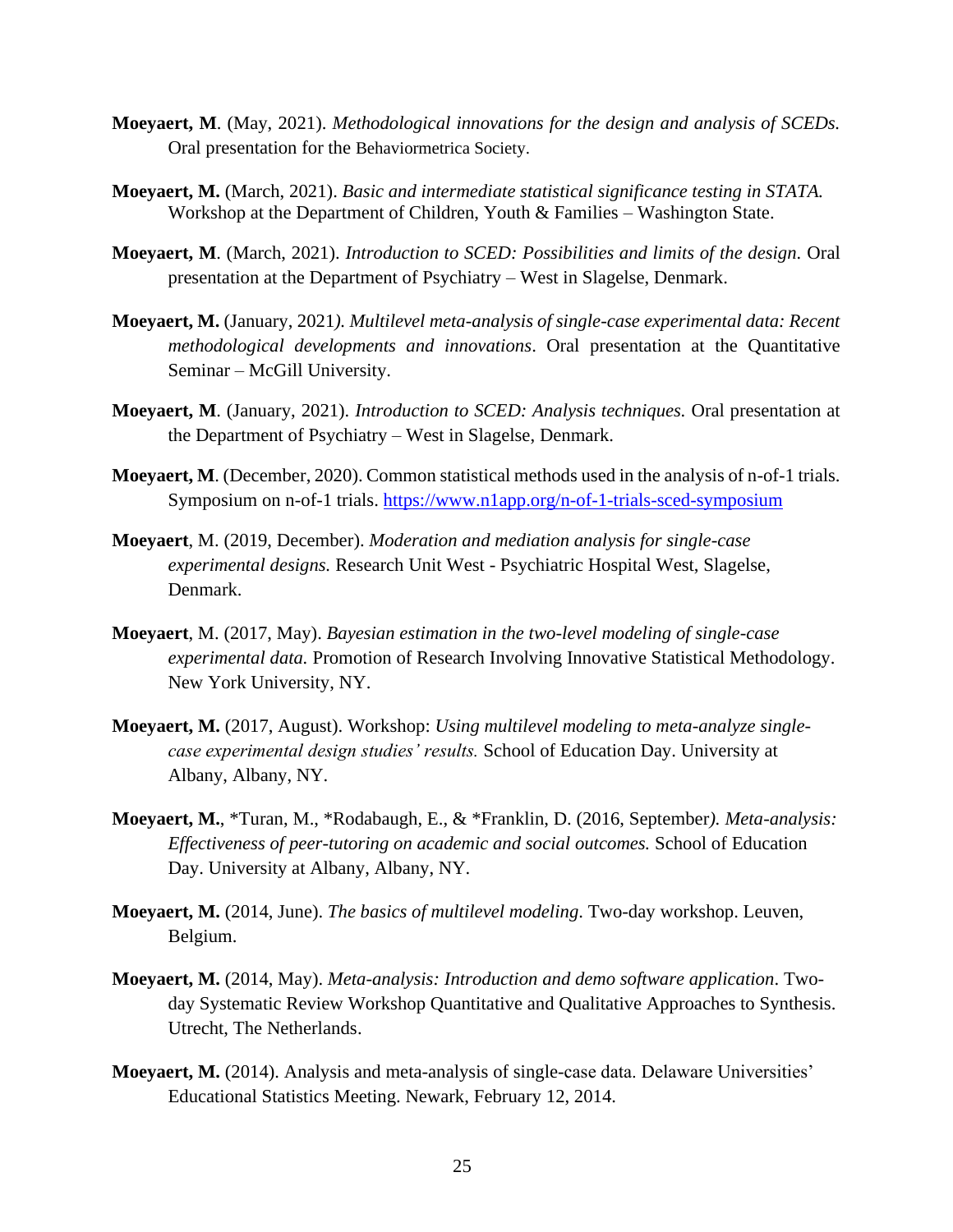# **TEACHING**

### **Graduate Courses Taught, University at Albany**

| <b>EPSY 687</b> | Institute: Meta-Analysis (F21)                                                  |
|-----------------|---------------------------------------------------------------------------------|
| <b>EPSY 732</b> | Single-Case Research Design and Analysis (F18, F20)                             |
| <b>EPSY 724</b> | Regression Analysis (S18, S19, S20, S22)                                        |
| <b>EPSY 530</b> | Statistical Methods I (F15, Su16, Su17, F17, F18, F19, F20)                     |
| <b>EPSY 630</b> | Statistical Methods II (S16, F16, S17, F17, S18, S19, S22)                      |
| <b>EPSY 755</b> | Selected Topics in Research Design (S16)                                        |
| <b>EPSY 797</b> | Educational Psychology Research Apprenticeship (S16, F16, S17, F17, S18, F18,   |
|                 | S19, F19                                                                        |
| <b>EPSY 697</b> | Independent Study in Educational Psychology (S16, S17, S18, F18, S19, S20, S22) |
| <b>EPSY 890</b> | Research and Independent Study (F19, S20, F20, F21, S22)                        |
| <b>EPSY 899</b> | Doctoral Dissertation (F20, S21, F21, S22)                                      |

### **Courses Taught at Other Institutions**

**University of Michigan**; Inter-university Consortium for Political and Social Research (ICPSR) Summer Program in Quantitative Methods of Social Research. [Usage and Application of Meta-Analysis Techniques](https://www.icpsr.umich.edu/icpsrweb/sumprog/courses/0283) (SU 20, SU21)

**Columbia University**, Teacher's College. Guest lecture. Design and Analysis of Single-Case Experimental Designs (S22)

# **Workshops**

Regression analysis, Regression discontinuity, Hierarchical Linear Modeling, Survival Analysis, Advanced data analysis using R, Meta-Analysis, Data analysis using SAS, Propensity score analysis, Single-case experimental design and analysis.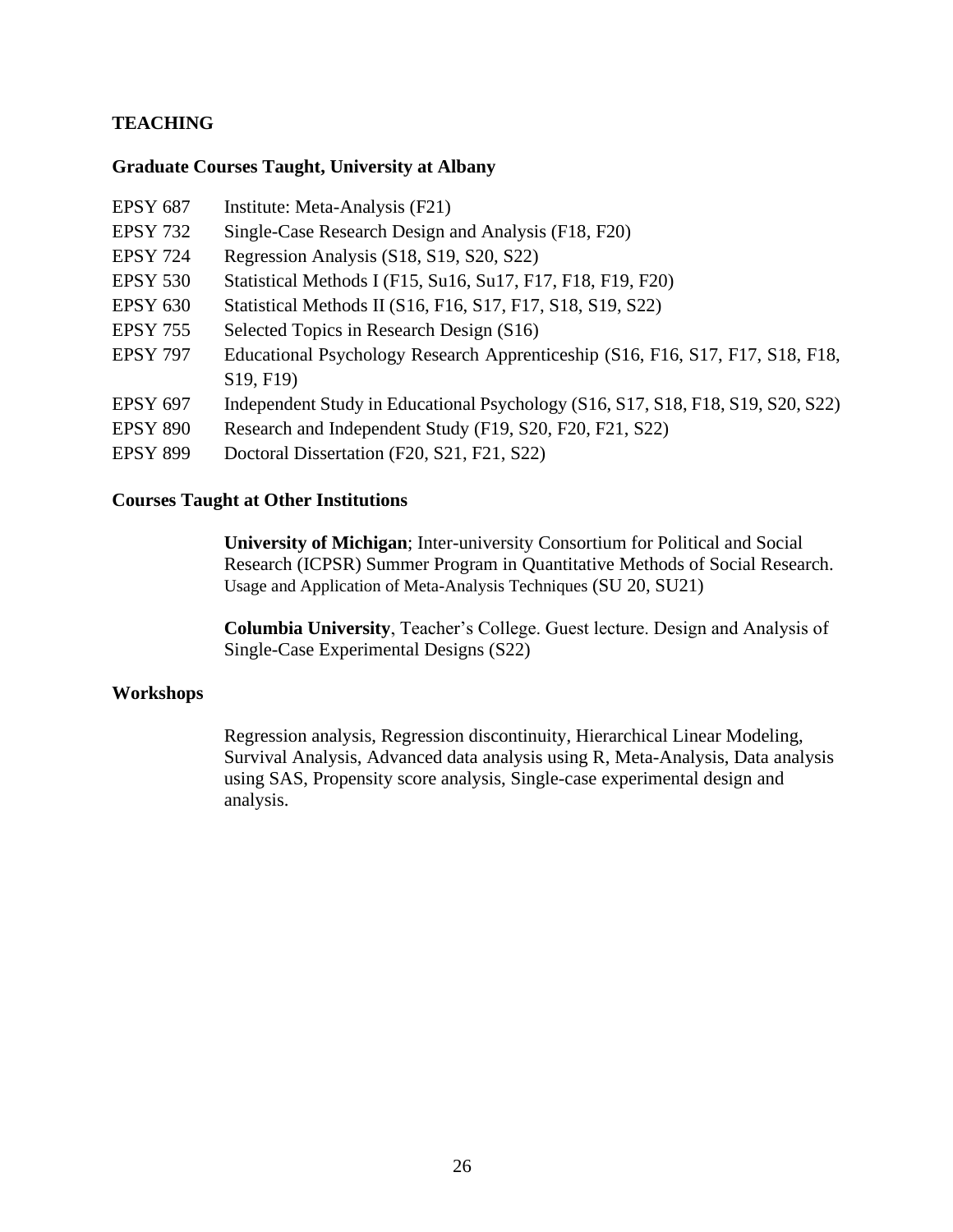### **Webinars**

**Single-Case Experimental Design and Analysis,** University of Leiden, The Netherlands, 2020. **Design Comparable Effect Size Estimator,** Institute of Educational Sciences. <https://www.youtube.com/watch?v=uXTbL8QkNvY> **MultiSCED Shiny Application**, University of Groningen, 2019

### **Doctoral Dissertation Committees (***N =* **20)**

- Samantha Bordoff (proposal approved*). Social Stories presented on the iPad to improve the classroom behavior of children with Autism Spectrum Disorders.* Educational Psychology & Methodology. **Member**.
- Quan Chen (proposal approved). *Multivariate meta-analysis of the effectiveness of mobile learning on academic performance.* Educational Psychology & Methodology. **Member**.
- Elizabeth Ann S. Kelly (proposal approved*). Trends in International Mathematics and Science Study using Hierarchical Linear Modeling: Variation in Demographic Prediction of Girls' Math Achievement.* Educational Psychology & Methodology. **Chair.**
- Xinyun Xu (proposal approved*). Developing a new method to detect true intervention effects for single-case experimental design data: the Critical value.* Educational Psychology & Methodology. **Chair**.
- Lawrence Peterson (proposal approved*). Using single case design to assess the effect of an Acceptance and Commitment Therapy Workshop on general distress in attorneys.* Counseling Psychology. **Co-Chair**.
- Tom Robertson (proposal in progress). *Missing data methods for longitudinal and multilevel data*. Educational Psychology & Methodology. **Co-Chair**.
- Maria Haji-Georgi (proposal in progress*). Mindfulness Intervention to reduce burnout amongst teachers in Special Education.* **Member**.
- Lexy Payne (proposal in progress*). Analyzing simulated class-wide math intervention data to evaluate the reliability and accuracy of making intervention decisions at the class-wide level.* **Member**.
- Elie ChingYen Yu (proposal in progress). Meta-Analysis: Effects of Formative Assessment on Students' Regulation of Learning. **Member**.
- Julie M. Orlando (proposal in progress). The Effects on Children and Parents of Educating Parents About Ways to Play With Babies. **Member**.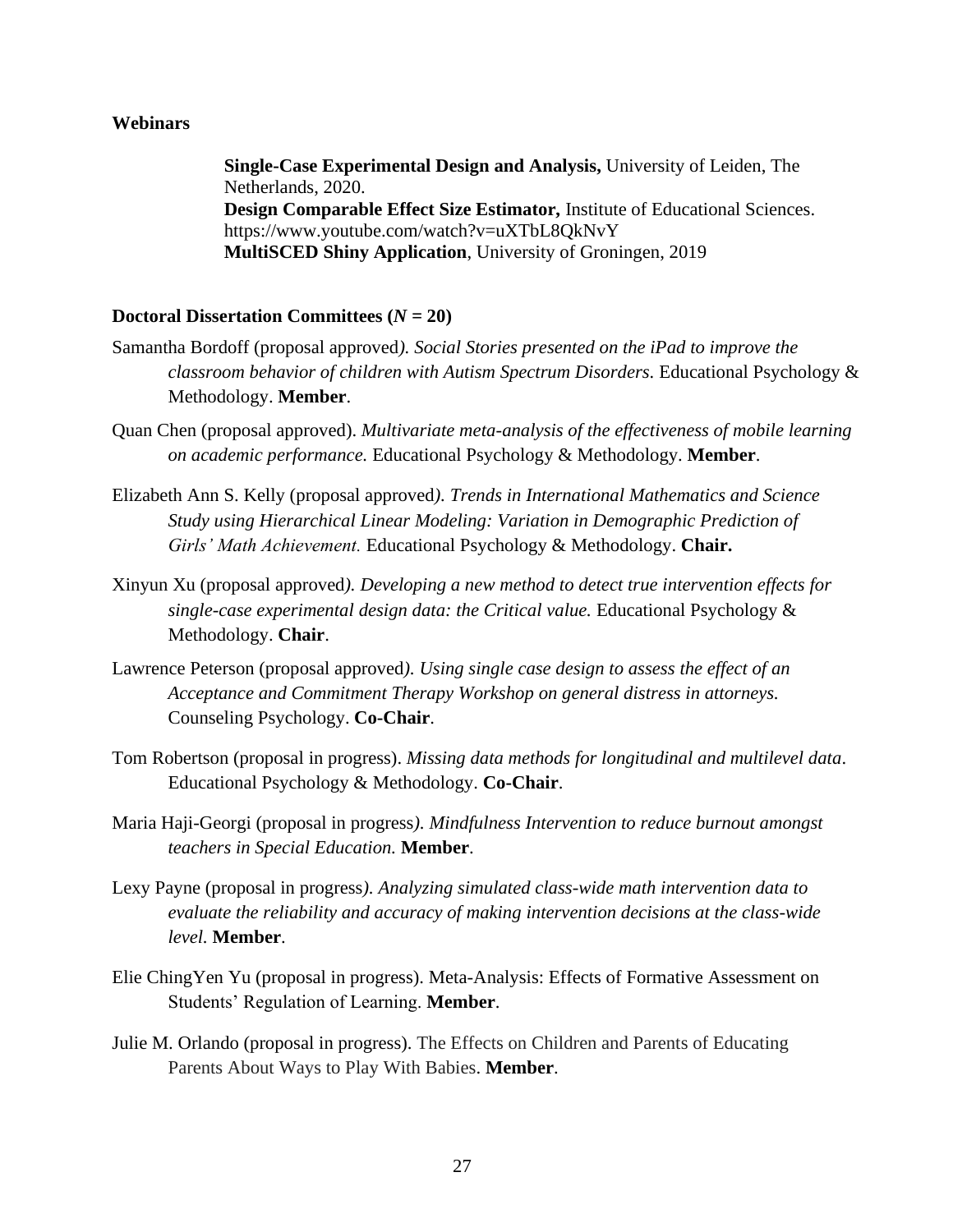- Shawna Belanger (proposal in progress). *A meta-analysis of the first step to success/first step next intervention: A PBIS Tier 2 Intervention for Pre-K – 3 rd grade students*. **Member**.
- Arianna Doss (2021)*. Investigating growth slopes in math CBM using AIMSweb groupadministered math probes in the school's second and third grade classrooms*. School Psychology. **Member.**
- Lynsay Paiko (2021). *Investigating Constructs of White guilt and White shame as mediators for relationship between awareness of oppression/privilege and anti-racism in White counseling students.* Counseling Psychology. **Member.**
- Halley Eacker (2021). *Addressing the development of reading comprehension in students with ASD: A meta-analysis.* Educational Psychology & Methodology. **Member.**
- Joelle Fingerhut (2021). *Developing and Testing an Excel Tool to Help Users Select and Justify Quantification Techniques Used for Single-Case Experimental Design Studies..* Educational Psychology & Methodology. **Chair**.
- Sijun Zhang (2020*). Reliability of individual items in a scale: Simulation study*. Educational Psychology & Methodology. **Member.**
- Diana Akhmedjanova (2020). *The effectiveness of writing interventions for second language learners: A single-case experimental design analysis.* Educational Psychology & Methodology. **Member**.
- Laleh Jamshidi (2019)*. Pennies make pounds: Multilevel meta-analysis of single-case experimental data.* Psychology and Educational Sciences, KU Leuven. **Co-chair.**
- Haiyang Su (2019). *A new lens on academic intrinsic motivation.* Educational Psychology & Methodology. **Member**.
- Marianne Stone (2017). *Effects of brief mindfulness practice on perceptions of therapist empathy, self-awareness, and the real relationship*. Counseling Psychology. **Member**.

### **Master's Thesis**  $(N = 1)$

Merve Turan (2017). *Multilevel synthesis of peer-tutoring interventions investigating the effect on social and academic outcomes*. Educational Psychology & Methodology. **Chair**.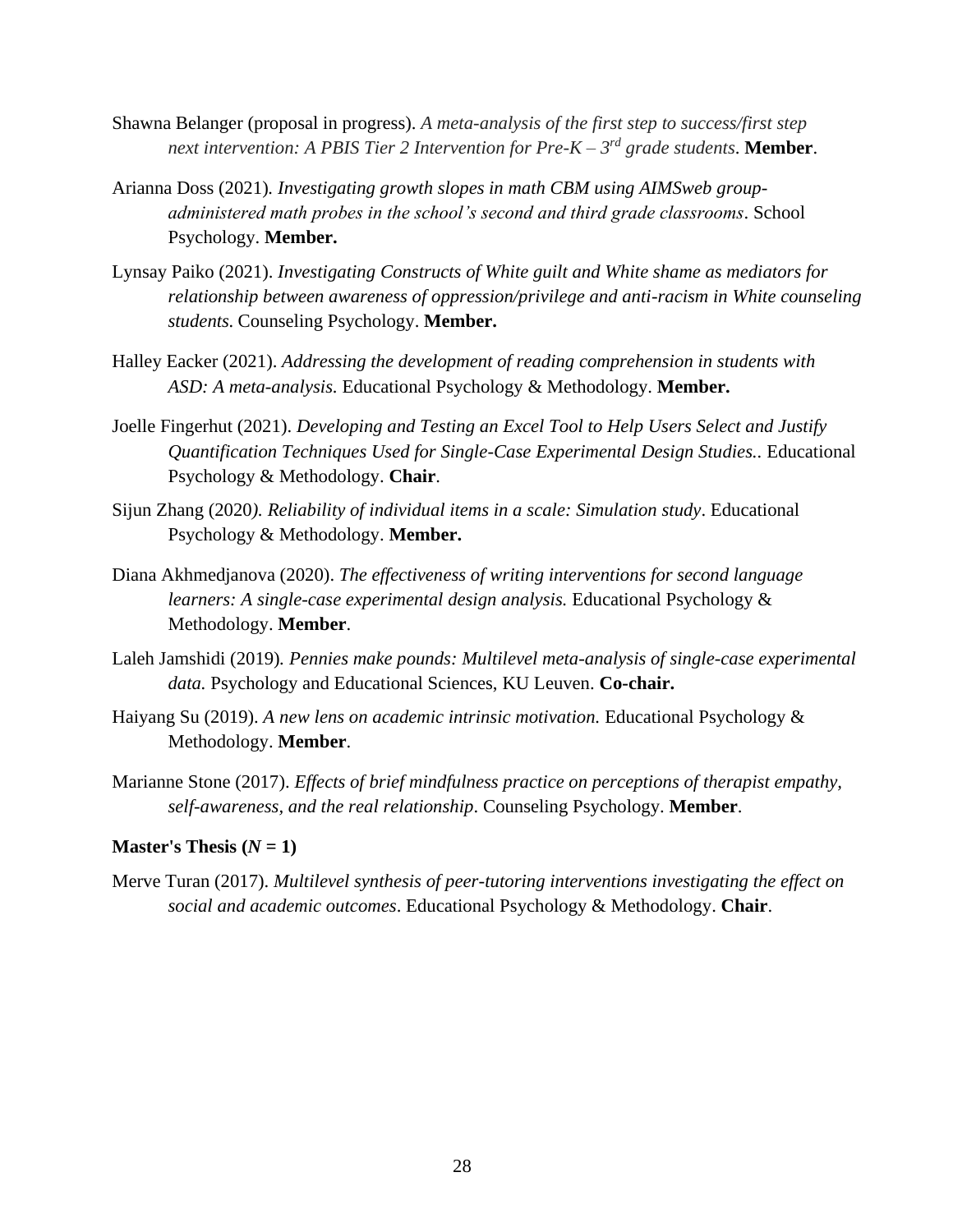### **SERVICE**

#### **Department of Educational and Counseling Psychology**

**Member,** re-appointment committee Tammy Ellis-Robinson, 2020-Present **Chair**, Doctoral program and Admission Committee, 2020-Present **Chair**, Research Committee Division of Educational Psychology and Methodology, September 2019 – present **Chair**, Doctoral Comprehensive Examination Committee, July 2018 – present **Member,** Academic Standards Committee **Member**, Master's Admission Committee, 2015-2020 **Member,** Advanced Quantitative Methods Certificate Committee **Member**, Search Committee for assistant professor of Special Education, 2016 – 2017 and 2017-2018 **Member**, Doctoral Comprehensive Examination Committee, 2015 – 2018 **Chair**, Master's Admission Committee, July 2016 – December 2017

### **School of Education**

**Member**, Faculty Council, School of Education, Spring 2018 **Member**, Curriculum Committee, Spring 2017 - current

### **University at Albany**

**Member**, Council on Research, Spring 2018 **Member**, University Senate, Spring 2018

### **Professional Service**

### **Mentor Grant, NRSA Fellowship, 2021-2022**

**Title grant:** Time lag as a moderator of parental control effects on child anxiety outcomes. **PI:** Tristin Nyman

#### **Mentor Grant, NRSA Fellowship, 2021-2023**

**Title grant:** Examining the active ingredients of consultation to improve implementation of a parent-mediated intervention for children with autism in the community mental health system. **PI:** Diondra Straiton

#### **Advisory Committee, Institute of Education Sciences, 2021-2023**

**Title grant:** A Meta-Analysis of Interventions Aimed at Improving Mathematical Problem Solving: Project iMAPS **PI:** Corey Peltier

**Review Panel,** *Institute of Education Sciences***,** 2020 - present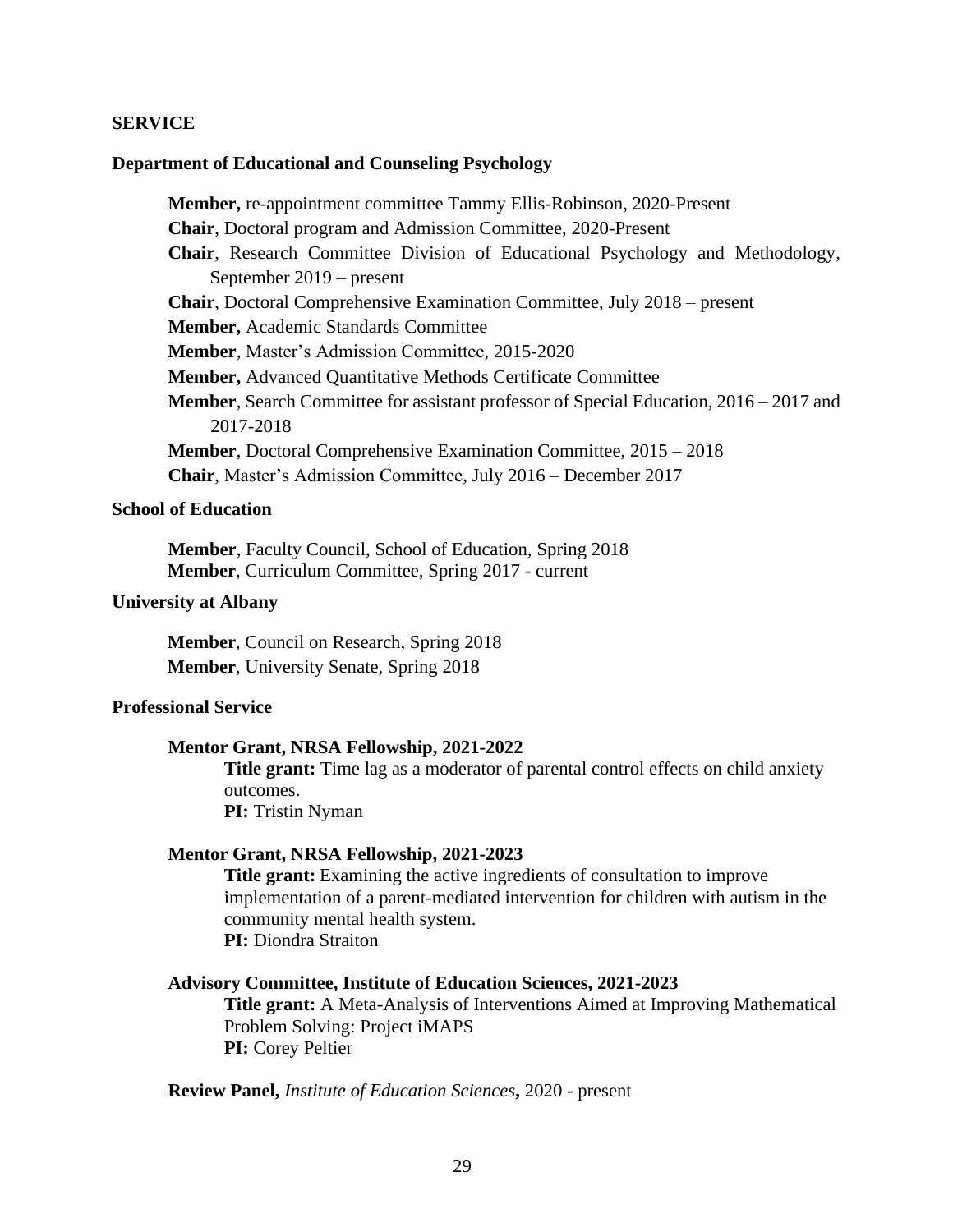**Editorial Board***, Journal of Experimental Education*, 2018 – present **Editorial Board***, Psychological Methods*, 2020 – present

**Guest Editor,** *Evaluation & The Health Professions, 2020* Special Issue "Single Subject Causal Mediation Analysis"

**Ad Hoc Reviewer,** *Journal of Educational and Behavioral Statistics,* 2022 – present

**Ad Hoc Reviewer,** *Educational Psychology Review,* 2021 – present **Ad Hoc Reviewer,** *Perspectives on Behavior Science,* 2021 – present **Ad Hoc Reviewer,** *Human Behavior and Emergent Technologies,* 2020 – present **Ad Hoc Reviewer,** *Journal of Research on Educational Effectiveness,* 2020 – present **Ad Hoc Reviewer**, *Statistics in Medicine*, 2020 - present **Ad Hoc Reviewer**, *Journal of Modern Applied Statistical Methods,* 2019 – present **Ad Hoc Reviewer**, *Behavior Disorders,* 2019 – present **Ad Hoc Reviewer**, *Developmental Neurorehabilitation,* 2019 – present **Ad Hoc Reviewer**, *Behavior Therapy,* 2019 - present **Ad Hoc Reviewer**, *British Journal of Mathematical and Statistical Psychology,* 2019 present **Ad Hoc Reviewer**, *Remedial and Special Education,* 2019 - present **Ad Hoc Reviewer**, *Healthcare*, 2019 - present **Ad Hoc Reviewer**, *Methodology,* 2018 present **Ad Hoc Reviewer**, *Research Synthesis Methods,* 2017 - present **Ad Hoc Reviewer,** *Journal of Experimental Education,* 2017 - present **Ad Hoc Reviewer,** *Journal of Evidence-Based Communication Assessment and Intervention,* 2017 - present **Ad Hoc Reviewer**, *Journal of Educational and Behavioral Statistics*, 2017 – present **Ad Hoc Reviewer,** *Plos one*, 2017 – present **Ad Hoc Reviewer**, *Journal of Behavioral Education*, 2016 – present **Ad Hoc Reviewer**, *Psychological Methods,* 2015 – present **Ad Hoc Reviewer**, *Multivariate Behavior Research,* 2015 – present **Ad Hoc Reviewer**, *Journal of Autism and Developmental disorders,* 2015 – present **Ad Hoc Reviewer**, *Journal of School Psychology,* 2015 – present **Ad Hoc Reviewer**, *Journal of Contextual Behavioral Science,* 2015 – present **Ad Hoc Reviewer**, *BMC Medical Research Methodology*, 2015 – present **Ad Hoc Reviewer**, *Behavior Analysis: Research and Practice*, 2015 – present **Ad Hoc Reviewer**, *Behavior Modification,* 2014 – present **Ad Hoc Reviewer**, *Behavior Research Methods,* 2013 – present

**Chair,** symposium (Advanced Statistical Methods for Complex Data), Annual Meeting of the American Educational Research Association conference, 2021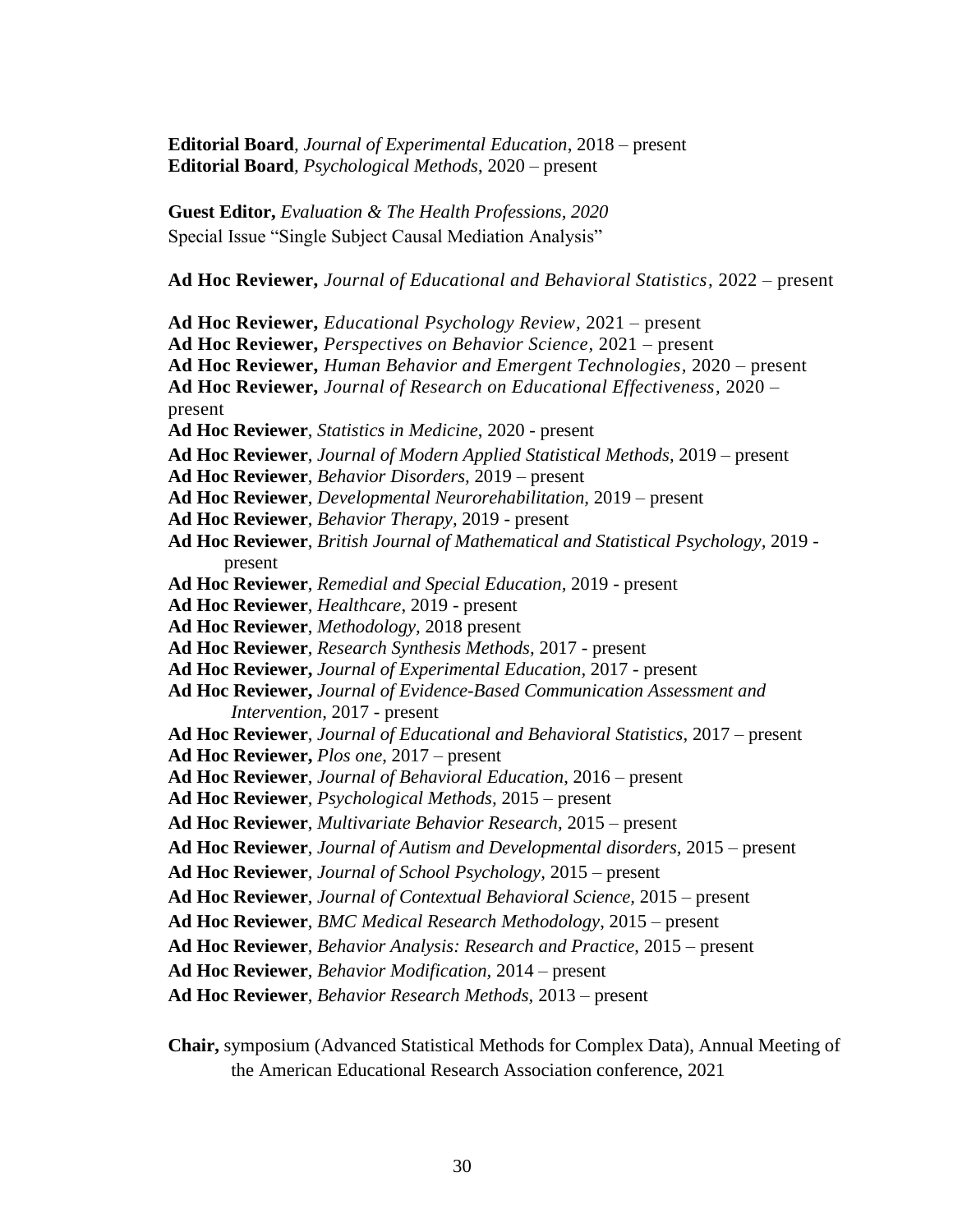- **Chair,** symposium (Advances in Multilevel Modeling for Causal Inferences), Annual Meeting of the American Educational Research Association conference, 2021
- **Chair,** symposium (Item Response Theory with Complex Data), Annual Meeting of the American Educational Research Association conference, 2021
- **Chair,** symposium (Fancy Structural Equation Modeling and Hierarchical Linear Modeling), Annual Meeting of the American Educational Research Association conference, 2021
- **Chair**, structured poster session (analysis and meta-analysis of SCEDs), Annual Meeting of the American Educational Research Association conference, 2013, 2019, 2021
- **Chair,** symposium (Multilevel models, multiple imputation, and latent models), Annual Meeting of the American Educational Research Association conference, 2019

**Chair**, symposium, Northeastern Research Association conference, 2017, 2018

**Abstract Reviewer**, Annual Meeting of the American Educational Research Association, 2016, 2017, 2018, 2019, 2020

**Abstract Reviewer**, Northeastern Research Association conference, 2017, 2018, 2019 **Reviewer**, systematic review and meta-analysis SIG award, 2017 – present